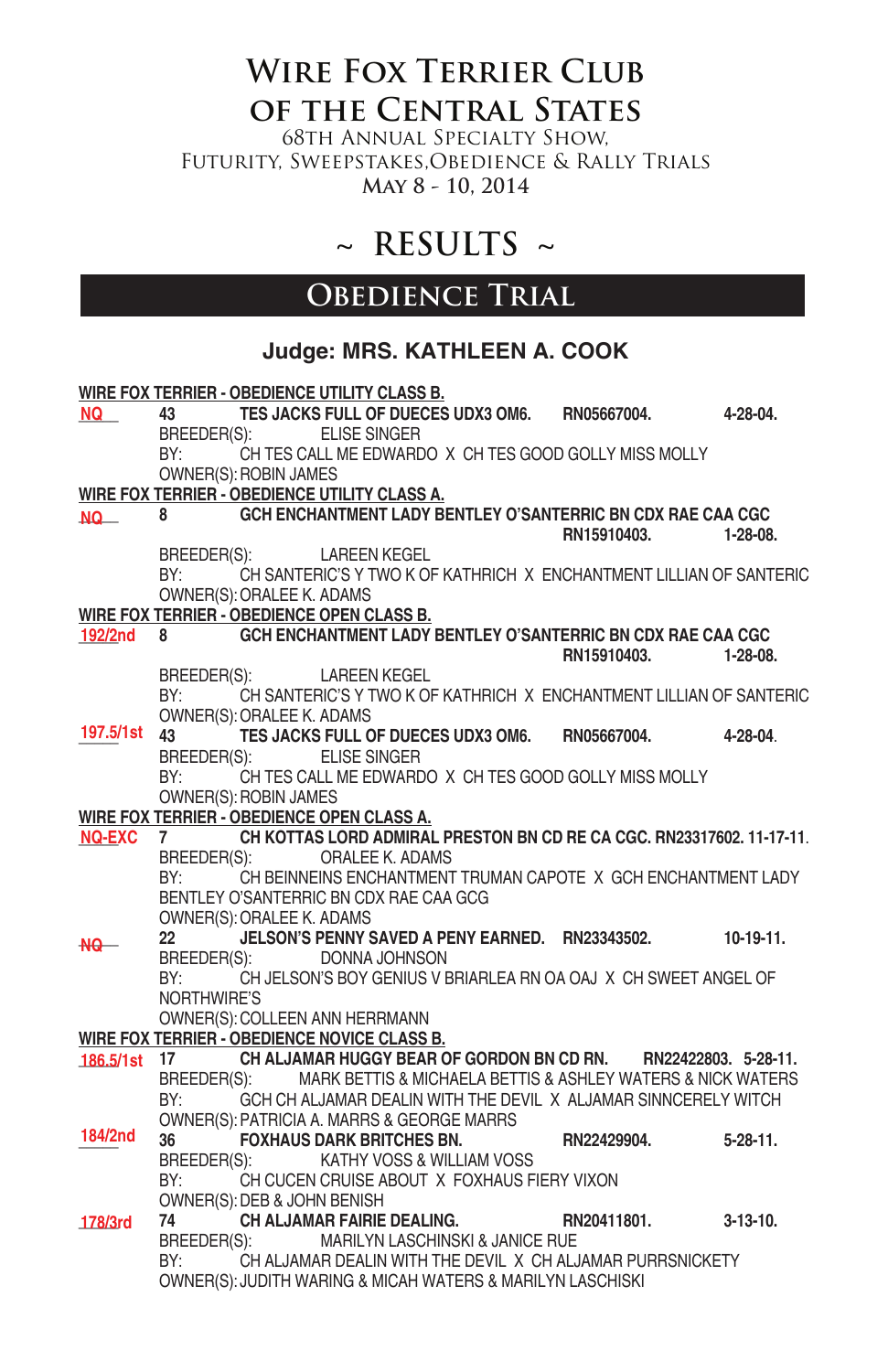| 185/ 1st     | WIRE FOX TERRIER - OBEDIENCE NOVICE CLASS A.<br>SQWIRE'S HOT TO TROT BN RN OA OAJ MXP2 MJP JE RATO. RN09483303. 9-4-05.<br>37 |                 |
|--------------|-------------------------------------------------------------------------------------------------------------------------------|-----------------|
|              | BREEDER(S): GAIL & MICHAEL OBRADOVICH & GENEVA HELLER                                                                         |                 |
|              | BY: CH BERRENCROFT FIRESON OF PURSTON X CH FOXFYRE STEPPIN OUT TO SQWIRE                                                      |                 |
|              | OWNER(S): BECKY & STEVE HEINER                                                                                                |                 |
|              | WIRE FOX TERRIER - OBEDIENCE GRADUATE NOVICE CLASS.                                                                           |                 |
| NQ           | JELSON'S PENNY SAVED A PENY EARNED. RN23343502. 10-19-11.<br>22                                                               |                 |
|              | DONNA JOHNSON<br>BREEDER(S):                                                                                                  |                 |
|              | CH JELSON'S BOY GENIUS V BRIARLEA RN OA OAJ X CH SWEET ANGEL OF<br>BY:                                                        |                 |
|              | NORTHWIRE'S                                                                                                                   |                 |
|              | OWNER(S): COLLEEN ANN HERRMANN                                                                                                |                 |
| NQ           | 29<br>AFTERALL HIWIRE LITTLR FIRE.<br>RN16304403.<br>DIANE RYAN & RAYMOND LOWE                                                | $3-28-08$ .     |
|              | BREEDER(S):<br>BY: CH BURRENCROFT TROOPER BOY OF PURSTON X CH HIWIRE KATHRICH JUDY JUDY JUDY                                  |                 |
|              | OWNER(S): JOHN BENISH & DEB BENISH                                                                                            |                 |
| 184.5/1st 31 | CH ANTITIEMS STETSON CD RAE THD CAA BN. RN17894801.                                                                           | 10-24-08.       |
|              | BREEDER(S):<br>REBECCA MATIVUK                                                                                                |                 |
|              | CH STROZZAVOLPE MR FANTASTIC X CH FYREWYRE LEGALLY BLONDE RN<br>BY:                                                           |                 |
|              | OWNER(S): REBECCA MALIVUK                                                                                                     |                 |
| 170/2nd      | J-LYN SNOWEDON SIMPLY IRRESISTIBLE CD BN RAE. RN16574802.4-30-08.<br>48                                                       |                 |
|              | BREEDER(S): JESICA LYN WAHLSTEN & JOAN E. EASTMAN                                                                             |                 |
|              | BY:<br>J-LYN'S WIZARD OF JELSON X CH COVENTRY J-LYN'S TYDAL WAVE CD RN                                                        |                 |
|              | OWNER(S): JESICA LYN WAHLSTEN & JOAN E. EASTMAN                                                                               |                 |
|              | WIRE FOX TERRIER - OBEDIENCE BEGINNER NOVICE CLASS B.                                                                         |                 |
|              | CH ALJAMAR HUGGY BEAR OF GORDON BN CD RN. RN22422803. 5-28-11.<br>194.5/1st 17                                                |                 |
|              | MARK BETTIS & MICHAELA BETTIS & ASHLEY WATERS & NICK WATERS<br>BREEDER(S):                                                    |                 |
|              | BY:<br>GCH CH ALJAMAR DEALIN WITH THE DEVIL X ALJAMAR SINNCERELY WITCH                                                        |                 |
|              | OWNER(S): PATRICIA A. MARRS & GEORGE MARRS                                                                                    |                 |
| 193/2nd      | FYREWYRES BERRIED TREASURE BN CAA THD RE. RN16043304. 2-19-08.<br>33                                                          |                 |
|              | BREEDER(S):<br>A. J. PERTUIT                                                                                                  |                 |
|              | CH SANTERRICS Y TWO K OF KATHRICH X CH FYREWYRES LEGALLY BBLONDE RN<br>BY:                                                    |                 |
|              | OWNER(S): REBECCA MALIVUK                                                                                                     |                 |
| 186/3rd      | CH FYREWYRE LEGALLY BLONDE RN. RN08278502.<br>38                                                                              | $5 - 8 - 05$ .  |
|              | BREEDER(S):<br>AL PERTUIT<br>CH SEATON HALL ACE IS THE PLACE X CH FYREWYRE OH! LA LA!<br>BY:                                  |                 |
|              | OWNER(S): REBECCA MALIVUK                                                                                                     |                 |
| NQ           | 74<br>CH ALJAMAR FAIRIE DEALING.<br>RN20411801.                                                                               | $3-13-10.$      |
|              | BREEDER(S):<br>MARILYN LASCHINSKI & JANICE RUE                                                                                |                 |
|              | CH ALJAMAR DEALIN WITH THE DEVIL X CH ALJAMAR PURRSNICKETY<br>BY:                                                             |                 |
|              | OWNER(S): JUDITH WARING & MICAH WATERS & MARILYN LASCHISKI                                                                    |                 |
| ABS          | CH HIWIRE ACT AT HEXHAM CD RE SE RATN. RM35350603.<br>86                                                                      | $9 - 23 - 01$ . |
|              | BREEDER(S): RAYMOND LOWE & MARIE HEFFRON & SALLY LOWE                                                                         |                 |
|              | CH BLACKDALE RINGMASTER X CH HIWIRE FIRST LADY<br>BY:                                                                         |                 |
|              | OWNER(S): LUCIA HACKETT                                                                                                       |                 |
|              | WIRE FOX TERRIER - OBEDIENCE BEGINNER NOVICE CLASS A.                                                                         |                 |
| 192/1st      | JADEE KING OF HEARTS AT THORNTON'S.<br>RN24644103.<br>39                                                                      | $10-10-12.$     |
|              | BREEDER(S):<br>LYNN SOBIN-COMSTOCK                                                                                            |                 |
|              | BY:<br>THORNTON'S NOW AND FOREVER X JADEE PHOEBE OF HAILSHIRE                                                                 |                 |
|              | OWNER(S): VICKI SAULS                                                                                                         |                 |
| AB I         | CH PURSTON SNOWSTORM AT FOXXFYRE RN. RN15898401.<br>20                                                                        | $1 - 1 - 08.$   |
|              | BREEDER(S):<br>MARY MORRIS COLLINGS & JEAN MASON                                                                              |                 |
|              | BY:<br>CH PURSTON TROOPER BOY X CH FOXFYRE MOONLIGHT & ROSES                                                                  |                 |
|              | OWNER(S): GLORIA THOMAS & KAREN PASSOW                                                                                        |                 |
| 182/ 4th     | WIRE FOX TERRIER - OBEDIENCE PRE-NOVICE CLASS.<br>CH ALJAMAR HUGGY BEAR OF GORDON BN CD RN. RN22422803. 5-28-11.<br>17        |                 |
|              | MARK BETTIS & MICHAELA BETTIS & ASHLEY WATERS & NICK WATERS<br>BREEDER(S):                                                    |                 |
|              | BY:<br>GCH CH ALJAMAR DEALIN WITH THE DEVIL X ALJAMAR SINNCERELY WITCH                                                        |                 |
|              | OWNER(S): PATRICIA A. MARRS & GEORGE MARRS                                                                                    |                 |
|              |                                                                                                                               |                 |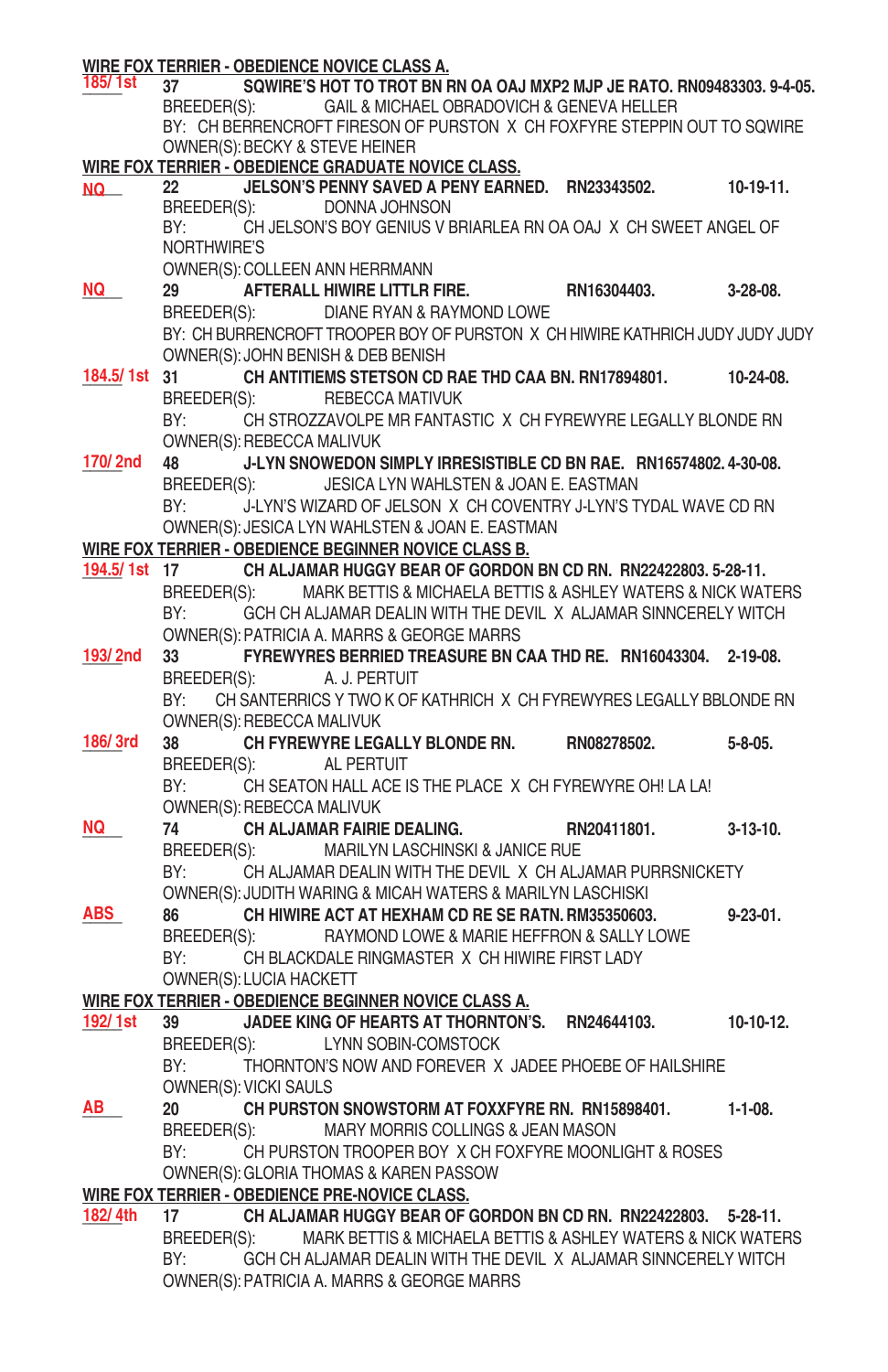| 186.5/2nd 31 |             |                           | CH ANTITIEMS STETSON CD RAE THD CAA BN. RN17894801.                        |     |              |                | 10-24-08. |
|--------------|-------------|---------------------------|----------------------------------------------------------------------------|-----|--------------|----------------|-----------|
|              | BREEDER(S): |                           | REBECCA MATIVUK                                                            |     |              |                |           |
|              | BY:         |                           | CH STROZZAVOLPE MR FANTASTIC X CH FYREWYRE LEGALLY BLONDE RN               |     |              |                |           |
|              |             | OWNER(S): REBECCA MALIVUK |                                                                            |     |              |                |           |
| 186/3rd      | 33          |                           | FYREWYRES BERRIED TREASURE BN CAA THD RE. RN16043304. 2-19-08.             |     |              |                |           |
|              |             |                           | BREEDER(S): A. J. PERTUIT                                                  |     |              |                |           |
|              |             |                           | BY: CH SANTERRICS Y TWO K OF KATHRICH X CH FYREWYRES LEGALLY BLONDE RN     |     |              |                |           |
|              |             | OWNER(S): REBECCA MALIVUK |                                                                            |     |              |                |           |
| 188/1st      | 48          |                           | J-LYN SNOWEDON SIMPLY IRRESISTIBLE CD BN RAE, RN16574802, 4-30-08.         |     |              |                |           |
|              |             |                           | BREEDER(S): JESICA LYN WAHLSTEN & JOAN E. EASTMAN                          |     |              |                |           |
|              |             |                           | BY: J-LYN'S WIZARD OF JELSON X CH COVENTRY J-LYN'S TYDAL WAVE CD RN        |     |              |                |           |
|              |             |                           | OWNER(S): JESICA LYN WAHLSTEN & JOAN E. EASTMAN                            |     |              |                |           |
| NQ           | 100         |                           | FOXHORN LITTLE BIT O'CAPTAIN. RN1729301.                                   |     |              | $6 - 2 - 08$ . |           |
|              |             |                           | BREEDER(S): CHRISTY ALBRECHT & LINDA ALBRECHT                              |     |              |                |           |
|              |             |                           | BY: GCH OUTFOXED AT THE CAPTAIN'S GAME X CH FOXXFYRE SLY SLEUTH OF PURSTON |     |              |                |           |
|              |             |                           | OWNER(S): LINDA ALBRECHT & CHRISTY ALBRECHT                                |     |              |                |           |
|              |             |                           | HIGH SCORING DOG IN REGULAR CLASSES:                                       | #43 | Score: 197.5 |                |           |
|              |             |                           |                                                                            |     |              |                |           |

HIGH COMBINED SCORE IN OPEN B AND UTILITY: na score: score: which are not apply and the score: which are not apply and the score  $\frac{1}{2}$ 

# **Rally Trial**

### **Judge: MRS. KATHLEEN A. COOK**

#### **WIRE FOX TERRIER - RALLY EXCELLENT B CLASS.**

| 90/2nd | CH KOTTAS LORD ADMIRAL PRESTON BN CD RE CA CGC. RN23317602. 11-17-11.<br>7                                                                                                      |
|--------|---------------------------------------------------------------------------------------------------------------------------------------------------------------------------------|
|        | BREEDER(S):<br>ORALEE K. ADAMS                                                                                                                                                  |
|        | CH BEINNEINS ENCHANTMENT TRUMAN CAPOTE X GCH ENCHANTMENT LADY<br>BY: and the set of the set of the set of the set of the set of the set of the set of the set of the set of the |
|        | BENTLEY O'SANTERRIC BN CDX RAE CAA GCG                                                                                                                                          |
|        | OWNER(S): ORALEE K. ADAMS                                                                                                                                                       |
| 95/1st | J-LYN SNOWEDON SIMPLY IRRESISTIBLE CD BN RAE. RN16574802. 4-30-08.<br>48                                                                                                        |
|        | BREEDER(S): JESICA LYN WAHLSTEN & JOAN E. EASTMAN                                                                                                                               |
|        | BY:<br>J-LYN'S WIZARD OF JELSON X CH COVENTRY J-LYN'S TYDAL WAVE CD RN                                                                                                          |
|        | OWNER(S): JESICA LYN WAHLSTEN & JOAN E. EASTMAN                                                                                                                                 |
|        | WIRE FOX TERRIER - RALLY ADVANCED B CLASS.                                                                                                                                      |
| 89/2nd | 7 CH KOTTAS LORD ADMIRAL PRESTON BN CD RE CA CGC. RN23317602. 11-17-11.                                                                                                         |
|        | ORALEE K. ADAMS<br>BREEDER(S):                                                                                                                                                  |
|        | CH BEINNEINS ENCHANTMENT TRUMAN CAPOTE X GCH ENCHANTMENT LADY<br>BY: and the set of the set of the set of the set of the set of the set of the set of the set of the set of the |
|        | BENTLEY O'SANTERRIC BN CDX RAE CAA GCG                                                                                                                                          |
|        | OWNER(S): ORALEE K. ADAMS                                                                                                                                                       |
| 70/4th | RN16304403. 3-28-08.<br>29 AFTERALL HIWIRE LITTLR FIRE.                                                                                                                         |
|        | BREEDER(S): DIANE RYAN & RAYMOND LOWE                                                                                                                                           |
|        | BY: CH BURRENCROFT TROOPER BOY OF PURSTON X CH HIWIRE KATHRICH JUDY JUDY JUDY                                                                                                   |
|        | OWNER(S): JOHN BENISH & DEB BENISH                                                                                                                                              |
| 72/3rd | SQWIRE'S HOT TO TROT BN RN OA OAJ MXP2 MJP JE RATO. RN09483303, 9-4-05.<br>37                                                                                                   |
|        | BREEDER(S): GAIL & MICHAEL OBRADOVICH & GENEVA HELLER                                                                                                                           |
|        | BY: CH BERRENCROFT FIRESON OF PURSTON X CH FOXFYRE STEPPIN OUT TO SQWIRE                                                                                                        |
|        | OWNER(S): BECKY & STEVE HEINER                                                                                                                                                  |
| 94/1st | $4 - 30 - 08$ .<br>J-LYN SNOWEDON SIMPLY IRRESISTIBLE CD BN RAE. RN16574802.<br>48                                                                                              |
|        | BREEDER(S): JESICA LYN WAHLSTEN & JOAN E. EASTMAN                                                                                                                               |
|        | J-LYN'S WIZARD OF JELSON X CH COVENTRY J-LYN'S TYDAL WAVE CD RN<br>BY:                                                                                                          |
|        | OWNER(S): JESICA LYN WAHLSTEN & JOAN E. EASTMAN                                                                                                                                 |
| ABS_   | 69 CH JELSON'S BOY GENIUS VD BRIARLEA CD OA OAJ RN. RN05991402. 8-9-04.                                                                                                         |
|        | BREEDER(S):<br>MIKE & DONNA JOHNSON & VIRGINIA MATANIC                                                                                                                          |
|        | BY:<br>CH SEATON HALL ACE IS THE PLACE X CH BRIARLEA'S ARTIC ECHO JE                                                                                                            |
|        | OWNER(S): MIKE & DONNA JOHNSON                                                                                                                                                  |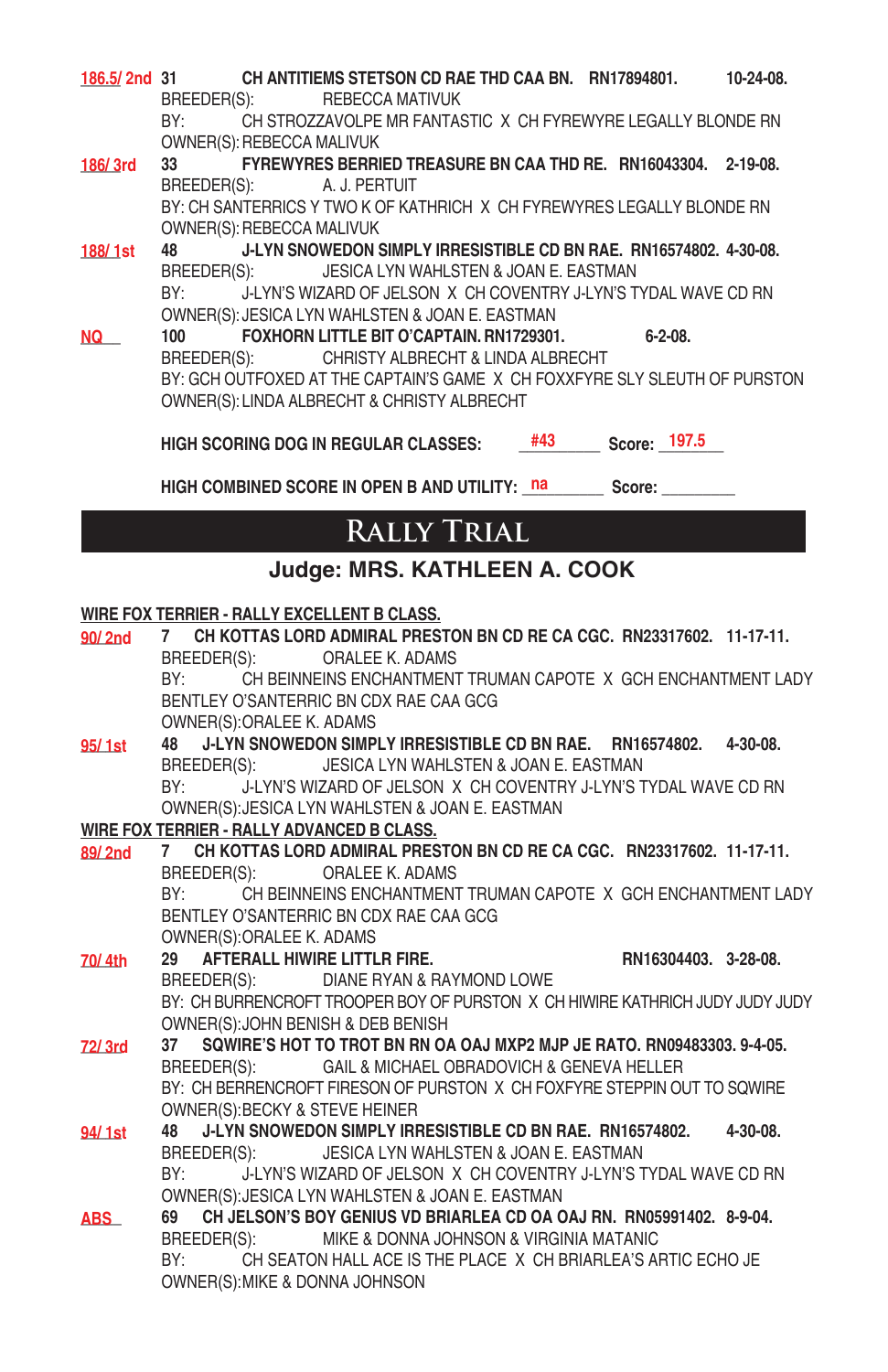#### **WIRE FOX TERRIER - RALLY NOVICE B CLASS.**

**\_\_\_\_\_ 15 CH PATHWIRE'S KING OF THE CARNIVAL CA RATO. RN23820201. 2-7-12.** BREEDER(S): GLORIA THOMAS, KAREN PASSOW, GAIL & MIKE OBRADOVICH BY: GCH PURSTON IMPERIAL PRINCE X CH MADFOX MARDI GRAS AT PATHWIRE OWNER(S):KAREN PASSOW & GLORIA THOMAS **\_\_\_\_\_ 17 CH ALJAMAR HUGGY BEAR OF GORDON BN CD RN. RN22422803. 5-28-11.** BREEDER(S): MARK BETTIS & MICHAELA BETTIS & ASHLEY WATERS & NICK WATERS BY: GCH CH ALJAMAR DEALIN WITH THE DEVIL X ALJAMAR SINNCERELY WITCH OWNER(S):PATRICIA A. MARRS & GEORGE MARRS **\_\_\_\_\_ 20 CH PURSTON SNOWSTORM AT FOXXFYRE RN. RN15898401. 1-1-08.** BREEDER(S): MARY MORRIS COLLINGS & JEAN MASON BY: CH PURSTON TROOPER BOY X CH FOXFYRE MOONLIGHT & ROSES OWNER(S):GLORIA THOMAS & KAREN PASSOW **\_\_\_\_\_ 36 FOXHAUS DARK BRITCHES BN. RN22429904. 5-28-11.** BREEDER(S): KATHY VOSS & WILLIAM VOSS BY: CH CUCEN CRUISE ABOUT X FOXHAUS FIERY VIXON OWNER(S):DEB & JOHN BENISH **WIRE FOX TERRIER - RALLY NOVICE A CLASS. \_\_\_\_\_ 30 GCH CH BRIARLEA'S KEAIRA. RN23694502. 1-10-12.** BREEDER(S): VIRGINIA MATANIC BY: CH BRIARLEA'S CHASING THE WIND X CH BRIARLEA'S FOREVER AMBER V JELSON OWNER(S):VIRGINIA MATANIC **\_\_\_\_\_ 39 JADEE KING OF HEARTS AT THORNTON'S. RN24644103. 10-10-12.** BREEDER(S): LYNN SOBIN-COMSTOCK BY: THORNTON'S NOW AND FOREVER X JADEE PHOEBE OF HAILSHIRE OWNER(S):VICKI SAULS **\_\_\_\_\_ 100 FOXHORN LITTLE BIT O'CAPTAIN. RN1729301. 6-2-08. 74/ 3rd** BREEDER(S): CHRISTY ALBRECHT & LINDA ALBRECHT BY: GCH OUTFOXED AT THE CAPTAIN'S GAME X CH FOXXFYRE SLY SLEUTH OF PURSTON OWNER(S):LINDA ALBRECHT & CHRISTY ALBRECHT  **HIGH COMBINED RALLY SCORE ABS 94/ 2nd ABS 95/ 1st 81/ 2nd 99/ 1st**

IN ADVANCED B AND EXCELLENT B:  $\frac{\#48}{48}$  Score: **189** 

### **2014 Futurity Competition**

#### **Judge: MR. GEORGE E. GORDON**

|               |                        | WIRE FOX TERRIER. JUNIOR DIVISION FUTURITY: 9-12 Month Dogs.            |                       |            |
|---------------|------------------------|-------------------------------------------------------------------------|-----------------------|------------|
| 2             |                        | 45 TES RIGHT ON QUEUE.                                                  | RN25726801. 7-17-13.  |            |
|               |                        | BREEDER(S): ELISE SINGER                                                |                       |            |
|               |                        | BY: GCH CH GARCINI RANGELS CONCERTO WITH TES X GCH CH TES ZIVA DAVEED   |                       |            |
|               | OWNER(S): ROBIN JAMES  |                                                                         |                       |            |
|               |                        | 55 TES NATHANIEL HORNBLOWER. RN25726802. 7-17-13.                       |                       |            |
|               |                        | BREEDER(S): ELISE SINGER                                                |                       |            |
|               |                        | BY: GCH CH GARCINI RANGELS CONCERTO WITH TES X GCH CH TES ZIVA DAVEED   |                       |            |
|               | OWNER(S): ELISE SINGER |                                                                         |                       |            |
|               |                        | WIRE FOX TERRIER. SENIOR DIVISION FUTURITY: 15-18 Month Dogs.           |                       |            |
| $\sim$        |                        | 5 FOXHAUS FANCY FELLA.                                                  | RN24689502. 11-14-12. |            |
|               |                        | BREEDER(S): WILLIAM & KATHY VOSS                                        |                       |            |
|               |                        | BY: GCH GRAYCOTTAGE SANTERIC FYRESTORM X FOXHOUS FANCYPANTS             |                       |            |
|               |                        | OWNER(S): WILLIAM & KATHY VOSS                                          |                       |            |
| $\frac{3}{2}$ |                        | 21 STARWYRE THEODORE OF TARSUS. RN25018603.                             |                       | $1-23-13.$ |
|               |                        | BREEDER(S): LORI YOTTER & ELISE SINGER & LINDA HEMBREE                  |                       |            |
|               |                        | BY: GCH GARCINI RANGELS CONCERTO WITH TES X GCH TES TOPWYRE A BEAUTIFUL |                       |            |
|               | MIND JE                |                                                                         |                       |            |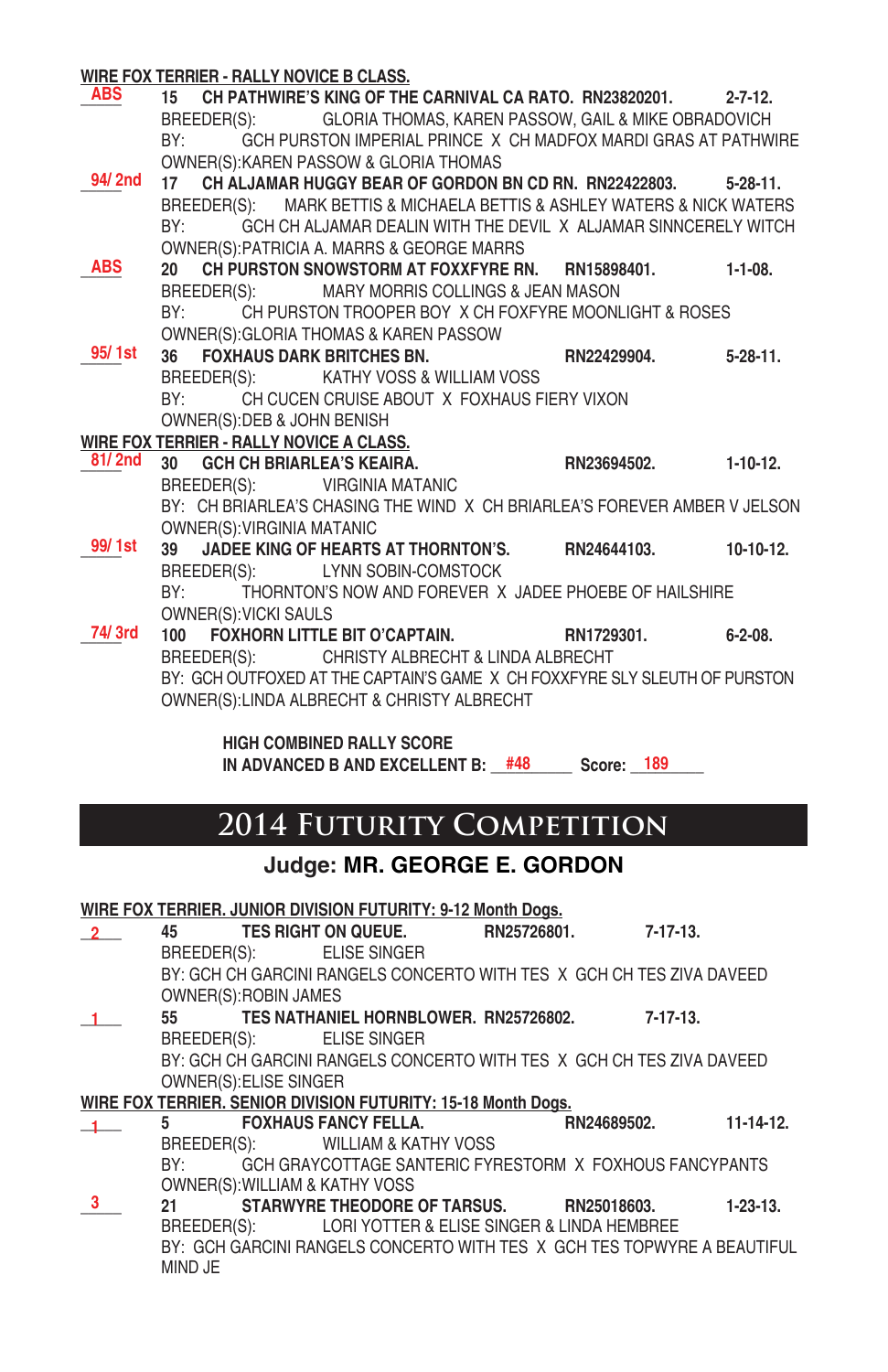| $\overline{2}$          | 71                           |                         | JELSON'S ICE AGE CONTINENTAL DRIFT. RN24869202. 1-12-13.<br>BREEDER(S): DONNA JOHNSON |   |                         |                 |
|-------------------------|------------------------------|-------------------------|---------------------------------------------------------------------------------------|---|-------------------------|-----------------|
|                         |                              |                         | BY: CH JELSON'S DON'T YOU WISH X GCH JELSON'S IM NOT FRAGILE                          |   |                         |                 |
|                         |                              | OWNER(S): DONNA JOHNSON |                                                                                       |   |                         |                 |
|                         |                              |                         | WIRE FOX TERRIER. JUNIOR DIVISION FUTURITY: 9-12 Month Bitches.                       |   |                         |                 |
|                         | 1 14 RANDOM REAL LOVE.       |                         |                                                                                       |   | RN25446401.             | $5 - 18 - 13$ . |
|                         |                              |                         | BREEDER(S): BILL MCFADDEN & PAUL GYORI                                                |   |                         |                 |
|                         |                              |                         | BY: CH DIAMANT V.D. SHONEN BERGEN X CH RANDOM RIOT                                    |   |                         |                 |
|                         |                              |                         | OWNER(S): BILL MCFADDEN & PAUL GYORI                                                  |   |                         |                 |
| 3 54                    | TES SHE'S CRAFTY.            |                         |                                                                                       |   | RN25726803. 7-17-13.    |                 |
|                         |                              |                         | BREEDER(S): ELISE SINGER                                                              |   |                         |                 |
|                         | BY:                          |                         | GCH CH GARCINI RANGELS CONCERTO WITH TES X GCH CH TES ZIVA DAVEED                     |   |                         |                 |
|                         |                              | OWNER(S): ELISE SINGER  |                                                                                       |   |                         |                 |
|                         |                              |                         | 67 JADEE LUTRA CINNAMON SPICE. RN25596702. 6-9-13.                                    |   |                         |                 |
|                         |                              |                         | BREEDER(S): JOYCE DIEHL & TRACY SZARAS                                                |   |                         |                 |
|                         | BY:                          |                         | KERLI ODIN X CH JADEE KEEPER OF THE FLAME                                             |   |                         |                 |
|                         |                              | OWNER(S): LINDA HEMBREE |                                                                                       |   |                         |                 |
|                         |                              |                         | WIRE FOX TERRIER. SENIOR DIVISION FUTURITY: 12-15 Month Bitches.                      |   |                         |                 |
| $1 \quad$               | 82 ALJAMAR WILD AS THE WIND. |                         |                                                                                       |   | RN25161301. 3-11-13.    |                 |
|                         |                              |                         | BREEDER(S): MARILYN LASCHINSKI                                                        |   |                         |                 |
|                         |                              |                         | BY: GCH ALJAMAR ACCENTUATE THE POSITIVE X CH ALJAMAR MISCHIEVIOUS WITCH               |   |                         |                 |
|                         |                              |                         | OWNER(S): MARILYN LASCHINSKI & JUDY WARLING & MICAH & ASHLEY WATERS & NICK WATERS     |   |                         |                 |
|                         |                              |                         | WIRE FOX TERRIER. SENIOR DIVISION FUTURITY: 15-18 Month Bitches.                      |   |                         |                 |
|                         | 2 18 HALCAR MARY KATE.       |                         |                                                                                       |   | RN25013901.             | $1 - 15 - 13$ . |
|                         |                              |                         | BREEDER(S): JEAN T. FINN                                                              |   |                         |                 |
|                         |                              |                         | BY: CH HALCAR FOXFARM CHORD X CH HALCAR ALANNAH                                       |   |                         |                 |
|                         |                              | OWNER(S): JEAN T. FINN  |                                                                                       |   |                         |                 |
|                         |                              |                         | 28 FOXHAUS WYRLAKE WITCHCRAFT.                                                        |   | RN25165401. 12-8-12.    |                 |
|                         |                              |                         | BREEDER(S): SUSAN CARTER NOWICKI & ALTHA GRAHAM & KATHY VOSS.                         |   |                         |                 |
|                         |                              |                         | BY: BR'ER FOXHOLLOW FRIAR TUCK X GCH FOXHAUS FOLK SONG                                |   |                         |                 |
|                         |                              |                         | OWNER(S): SUSAN CARTER NOWICKI & KATHY VOSS                                           |   |                         |                 |
| <b>JUNIOR DIVISION</b>  |                              |                         | <b>SENIOR DIVISION</b>                                                                |   | <b>GRAND</b>            |                 |
| <b>FUTURITY WINNER:</b> |                              | 14                      | <b>FUTURITY WINNER:</b>                                                               | 5 | <b>FUTURITY WINNER:</b> | 5               |
|                         |                              |                         |                                                                                       |   |                         |                 |

*(6-9 and 9-12 month classes) (12-15 and 15-18 month classes)*

# **Veteran Sweepstakes**

### **Judge: MR. GEORGE E. GORDON**

|                |                                                                                                                                                                                                                                | WIRE FOX TERRIER. VETERAN SWEEPSTAKES. 7-10 years old Dogs.          |            |                |
|----------------|--------------------------------------------------------------------------------------------------------------------------------------------------------------------------------------------------------------------------------|----------------------------------------------------------------------|------------|----------------|
| $\blacksquare$ |                                                                                                                                                                                                                                | 27 CH HALCAR'S DUNCAN HIGHLANDER.                                    | RN0729801. | $3-11-06$ .    |
|                | BREEDER(S): JEAN T. FINN                                                                                                                                                                                                       |                                                                      |            |                |
|                |                                                                                                                                                                                                                                | BY: CH FOXFARM TARTAN X HALCAR LADYBUG                               |            |                |
|                | OWNER(S): ANN JOONDEPH & JEAN FINN                                                                                                                                                                                             |                                                                      |            |                |
| <b>ABS</b>     |                                                                                                                                                                                                                                | 69 CH JELSON'S BOY GENIUS VD BRIARLEA CD OA OAJ RN. RN05991402.      |            | $8 - 9 - 04$ . |
|                |                                                                                                                                                                                                                                | BREEDER(S): MIKE & DONNA JOHNSON & VIRGINIA MATANIC                  |            |                |
|                | BY: and the set of the set of the set of the set of the set of the set of the set of the set of the set of the set of the set of the set of the set of the set of the set of the set of the set of the set of the set of the s | CH SEATON HALL ACE IS THE PLACE X CH BRIARLEA'S ARTIC ECHO JE        |            |                |
|                | OWNER(S): MIKE & DONNA JOHNSON                                                                                                                                                                                                 |                                                                      |            |                |
| $\frac{2}{2}$  |                                                                                                                                                                                                                                | 85 CH J-LYN'S SHAKEN, NOT STIRRED RN JE RATN. RN13221805.            |            | $1-5-07$ .     |
|                | BREEDER(S): ¡ESSICA LYN WAHLSTEN                                                                                                                                                                                               |                                                                      |            |                |
|                |                                                                                                                                                                                                                                | BY: J-LYN'S WIZARD OF JELSON X CH, COVENTRY J LYN'S TIDAL WAVE CD RN |            |                |
|                | <b>OWNER(S): PATRICIA A. GREAVES</b>                                                                                                                                                                                           |                                                                      |            |                |
|                |                                                                                                                                                                                                                                |                                                                      |            |                |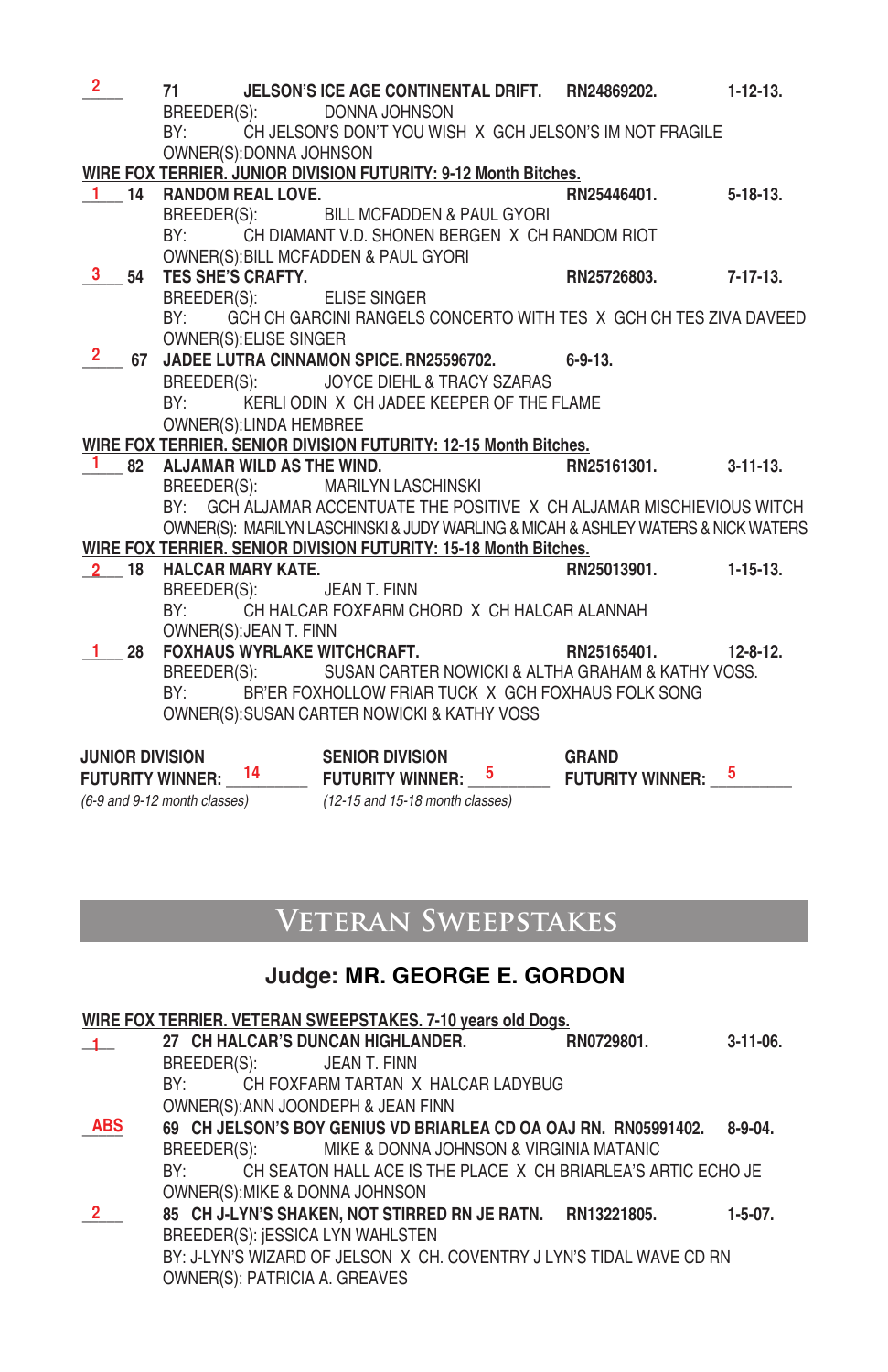|                               |                             | WIRE FOX TERRIER. VETERAN SWEEPSTAKES. 10 + years old Dogs.          |                |
|-------------------------------|-----------------------------|----------------------------------------------------------------------|----------------|
| $\mathbf{1}$ and $\mathbf{1}$ |                             | 23 CH ALJAMAR GETTING' JIGGY WIDIT. RN01502101. 12-25-02.            |                |
|                               |                             | BREEDER(S): JANICE RUE & MARILYN LASCHINSKI                          |                |
|                               |                             | BY: CH DAMIEN'S COOL YOUR HEELS X CH ALJAMAR SINFULLY WITCH          |                |
|                               | OWNER(S): JAN WEVER         |                                                                      |                |
|                               |                             | WIRE FOX TERRIER. VETERAN SWEEPSTAKES. 7-10 years old Bitches.       |                |
| $\mathbf{2}$                  |                             | 40 CH HALCAR WIREWOODS ATTITUDE. RN10014302.                         | 11-28-05.      |
|                               | BREEDER(S): JEAN FINN       |                                                                      |                |
|                               |                             | BY: CH TRAVELLA SOLID GOLD X CH HALCAR GABRIELL                      |                |
|                               | OWNER(S): JULIA B. WILLIAMS |                                                                      |                |
|                               |                             | 58 BRIARLEA'S WHITE CHOCOLATE. RN08933402.                           | $7 - 5 - 05$ . |
|                               | BREEDER(S): V. MATANIC      |                                                                      |                |
|                               |                             | BY: CH BRIARLEA'S PENDRAGON X CH BRIARLEA'S SUDDENLY SILVER          |                |
|                               |                             | OWNER(S): BARBARA OZ & V. MATANIC                                    |                |
| <b>ABS</b>                    |                             | 90 GCH ELMDALE'S AROUSING APPLAUSE. RN11125103.                      | $3-22-06$ .    |
|                               |                             | BREEDER(S): BARBARA M. BALATA & NANCY L. HITTEPOLE                   |                |
|                               |                             | BY: CH SNOWTAIRE'S STANDING OVATION X CH BRIO DIAMOND GIRL           |                |
|                               |                             | OWNER(S): BARBARA M. BALATA & NANCY L. HITTEPOLE                     |                |
|                               |                             | WIRE FOX TERRIER. VETERAN SWEEPSTAKES. 10 + years old Bitches.       |                |
| $\sim$ 1                      |                             | 6 GCH CH DALRIADA'S PEGGY SUE. RN03458002.                           | $6 - 9 - 03$ . |
|                               |                             | BREEDER(S): CARA CAMPBELL DVM                                        |                |
|                               |                             | BY: CH BLACKDALE RINGMASTER X CH DALRIADA'S CINDY LOU WHO            |                |
|                               | OWNER(S): CARA CAMPBELL DVM |                                                                      |                |
|                               |                             | 66 CH CHEVIOT'S LEXUS GOLD. RN00267102.                              | $3 - 7 - 02$ . |
|                               |                             | BREEDER(S): C. ROBIN PENSINGER                                       |                |
|                               |                             | BY: CH CHEVIOTS LAMBORGHINI ISLERO X CH COMMANDERS TAARGA OF CHEVIOT |                |
|                               |                             | OWNER(S): VINCE & SALLY MCCONVILLE & JANICE WAVRA                    |                |
|                               |                             |                                                                      |                |
|                               |                             | 6<br><b>BEST IN VETERAN SWEEPSTAKES:</b>                             |                |

BEST OF OPPOSITE SEX TO BEST IN VETERAN SWEEPSTAKES: \_\_\_\_\_\_\_\_\_

# **Puppy Sweepstakes**

**1**

### **Judge: MRS. DEBI BREITER**

|                |                                                                                                                                                                                                                                |                                     | WIRE FOX TERRIER. PUPPY SWEEPSTAKES 6-9 month Puppy Dogs.  |                                                                       |                 |
|----------------|--------------------------------------------------------------------------------------------------------------------------------------------------------------------------------------------------------------------------------|-------------------------------------|------------------------------------------------------------|-----------------------------------------------------------------------|-----------------|
|                |                                                                                                                                                                                                                                |                                     | 49 WYNDMERE'S WICKED WIZARD AT OUTFOXED.                   | RN26123002.                                                           | $9 - 27 - 13$ . |
| $\overline{2}$ | BREEDER(S):                                                                                                                                                                                                                    | LANA GERDOCK                        |                                                            |                                                                       |                 |
|                | BY: and the set of the set of the set of the set of the set of the set of the set of the set of the set of the set of the set of the set of the set of the set of the set of the set of the set of the set of the set of the s |                                     |                                                            | OUTFOXED WICKED THIS WAY COMETH FROM DALRIADA X WYNDMERE              |                 |
|                | <b>BREAKFAST AT TIFFANYS</b>                                                                                                                                                                                                   |                                     |                                                            |                                                                       |                 |
|                |                                                                                                                                                                                                                                | OWNER(S): JACKIE & STANLEY THATCHER |                                                            |                                                                       |                 |
|                |                                                                                                                                                                                                                                |                                     | WIRE FOX TERRIER. PUPPY SWEEPSTAKES 9-12 month Puppy Dogs. |                                                                       |                 |
|                | 45 TES RIGHT ON QUEUE.                                                                                                                                                                                                         |                                     |                                                            | RN25726801.                                                           | 7-17-13.        |
|                |                                                                                                                                                                                                                                | BREEDER(S): ELISE SINGER            |                                                            |                                                                       |                 |
|                |                                                                                                                                                                                                                                |                                     |                                                            | BY: GCH CH GARCINI RANGELS CONCERTO WITH TES X GCH CH TES ZIVA DAVEED |                 |
|                | OWNER(S): ROBIN JAMES                                                                                                                                                                                                          |                                     |                                                            |                                                                       |                 |
|                |                                                                                                                                                                                                                                | 55 TES NATHANIEL HORNBLOWER.        |                                                            | RN25726802.                                                           | 7-17-13.        |
|                | BREEDER(S):                                                                                                                                                                                                                    | <b>ELISE SINGER</b>                 |                                                            |                                                                       |                 |
|                | BY:                                                                                                                                                                                                                            |                                     |                                                            | GCH CH GARCINI RANGELS CONCERTO WITH TES X GCH CH TES ZIVA DAVEED     |                 |
|                | OWNER(S): ELISE SINGER                                                                                                                                                                                                         |                                     |                                                            |                                                                       |                 |
|                |                                                                                                                                                                                                                                |                                     |                                                            |                                                                       |                 |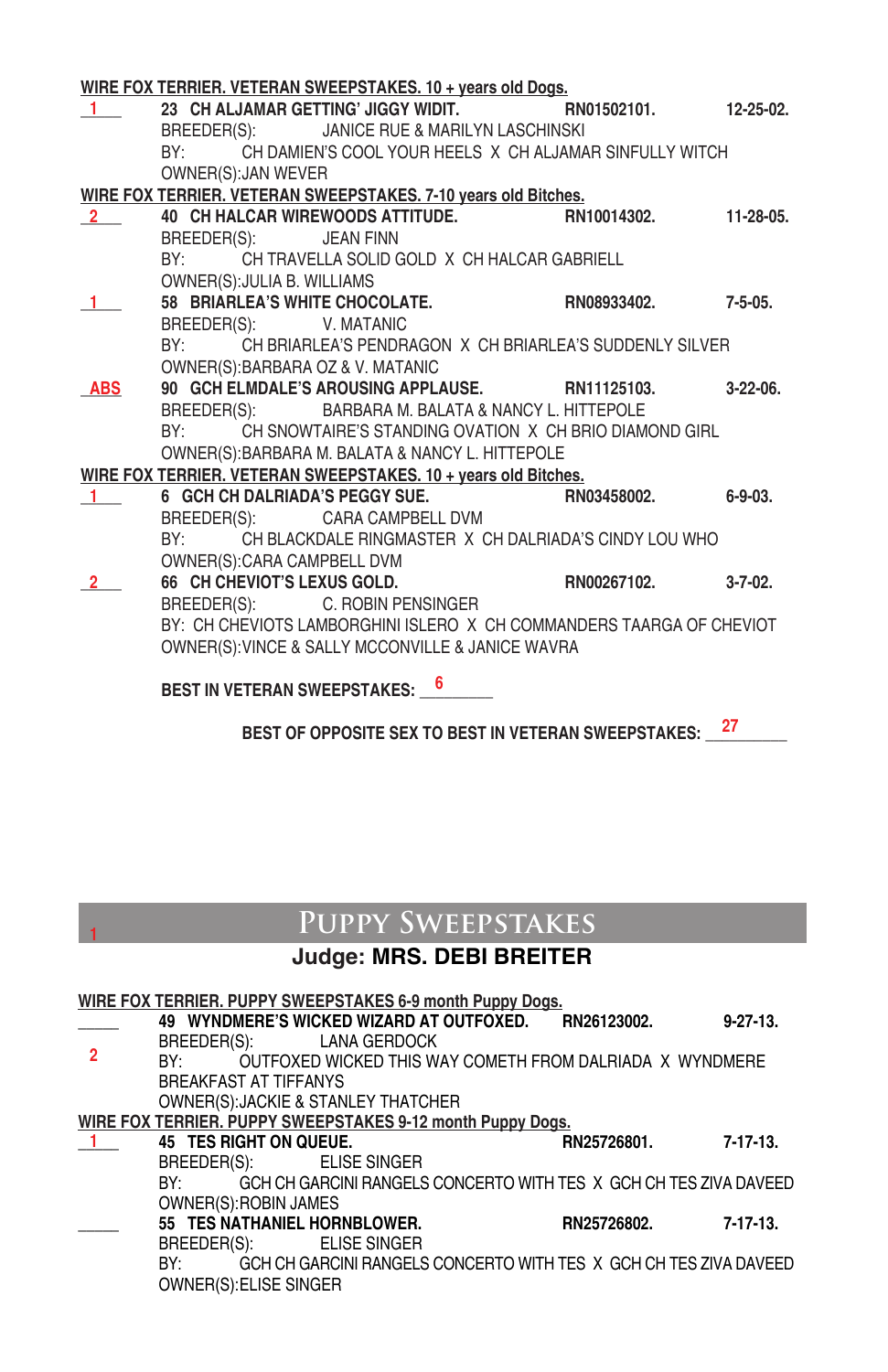| 3 <sup>7</sup> |                                                                                                                | 73 EMMWYRE'S BRAVURA.   |                                                                                           | RN25490813. | $5 - 22 - 13$ .  |
|----------------|----------------------------------------------------------------------------------------------------------------|-------------------------|-------------------------------------------------------------------------------------------|-------------|------------------|
|                |                                                                                                                |                         | BREEDER(S): JOELYN MILLER HESLEP & CARY LEIGH MUDGE                                       |             |                  |
|                | BY:                                                                                                            |                         | GCH CH CARYWIRE HIGH VOLTAGE X CH EMMYRE'S FOXY PRIMA DONNA                               |             |                  |
|                |                                                                                                                |                         | OWNER(S): JOELYN MILLER HESLEP                                                            |             |                  |
|                |                                                                                                                |                         | WIRE FOX TERRIER. PUPPY SWEEPSTAKES 12-18 month Junior Dogs.                              |             |                  |
| $\mathbf{2}$   |                                                                                                                |                         | <b>FOXHAUS FANCY FELLA.</b>                                                               | RN24689502. | $11 - 14 - 12$ . |
|                |                                                                                                                |                         | BREEDER(S): WILLIAM & KATHY VOSS                                                          |             |                  |
|                | BY:                                                                                                            |                         | GCH GRAYCOTTAGE SANTERIC FYRESTORM X FOXHOUS FANCYPANTS                                   |             |                  |
|                | 21                                                                                                             |                         | OWNER(S): WILLIAM & KATHY VOSS<br>STARWYRE THEODORE OF TARSUS. RN25018603.                |             | $1-23-13.$       |
|                | BREEDER(S):                                                                                                    |                         | LORI YOTTER & ELISE SINGER & LINDA HEMBREE                                                |             |                  |
|                | BY:                                                                                                            |                         | GCH GARCINI RANGELS CONCERTO WITH TES X GCH TES TOPWYRE A                                 |             |                  |
|                | BEAUTIFUL MIND JE                                                                                              |                         |                                                                                           |             |                  |
|                |                                                                                                                | OWNER(S):LORI YOTTER    |                                                                                           |             |                  |
| 1.             | 35                                                                                                             |                         | FOXHAUS SKYFALL AT FOXHOLLOW. RN24991901.                                                 |             | $2 - 13 - 13$ .  |
|                | BREEDER(S):                                                                                                    |                         | KATHY & WILLIAM VOSS                                                                      |             |                  |
|                | BY:                                                                                                            |                         | BR'ER FOX HOLLOW FRIAR TUCK X FOXHAUS FOLK SINGER                                         |             |                  |
|                |                                                                                                                |                         | OWNER(S): ANDY DIGIORGIO & WILLIAM VOSS                                                   |             |                  |
| 4              | 57                                                                                                             |                         | <b>WYRED JS DIFFRENT DANCING.</b>                                                         | RN25013701. | $1-31-13.$       |
|                | BREEDER(S):                                                                                                    |                         | JANE HENDRICKS & ANN KRETSCHMAIER & EMMA CARR                                             |             |                  |
|                | BY:                                                                                                            |                         | WYRED J SUMTHIN DIFRENT ADWYRE X WYRED JS DANCING IN CIRCLES                              |             |                  |
|                |                                                                                                                |                         | OWNER(S): JANE HENDRICKS & ANN KRETSCHMAIER & EMMA CARR                                   |             |                  |
|                | 71                                                                                                             |                         | JELSON'S ICE AGE CONTINENTAL DRIFT. RN24869202.                                           |             | $1 - 12 - 13$ .  |
|                |                                                                                                                |                         | BREEDER(S): DONNA JOHNSON                                                                 |             |                  |
|                | BY:                                                                                                            | OWNER(S): DONNA JOHNSON | CH JELSON'S DON'T YOU WISH X GCH JELSON'S IM NOT FRAGILE                                  |             |                  |
|                | 79                                                                                                             |                         | <b>SANHERPINC MASATO.</b>                                                                 | RN25735701. | $3 - 5 - 13$ .   |
|                |                                                                                                                |                         | BREEDER(S): SANTIAGO PINTO                                                                |             |                  |
|                | BY: and the state of the state of the state of the state of the state of the state of the state of the state o |                         | CH SANHERPINC PABLITO X CH SANHERPINC LA UNA                                              |             |                  |
|                |                                                                                                                |                         | OWNER(S): SANTIAGO PINTO AGENT: SANTIAGO PINTO, AKC REG. HANDLER                          |             |                  |
|                |                                                                                                                |                         | WIRE FOX TERRIER. PUPPY SWEEPSTAKES 6-9 month Puppy Bitches.                              |             |                  |
| <b>ABS</b>     |                                                                                                                |                         | FOXHEART'S LITTLE BIT GYPSY. AS528484.CAN.                                                |             | $9 - 23 - 13$ .  |
|                |                                                                                                                |                         | BREEDER(S): WILLIAM & JENNIFER ASHBURN                                                    |             |                  |
|                |                                                                                                                |                         | BY: CH FOXHEART'S HILL BILLY BONE X CH FOXHEAART'S TURN THE PAGE                          |             |                  |
|                |                                                                                                                |                         | OWNER(S): WILLIAM & JENNIFER ASHBURN                                                      |             |                  |
|                |                                                                                                                |                         | WIRE FOX TERRIER. PUPPY SWEEPSTAKES 9-12 month Puppy Bitches.                             |             |                  |
| 1.             | 14                                                                                                             |                         | <b>RANDOM REAL LOVE.</b>                                                                  | RN25446401. | $5 - 18 - 13$ .  |
|                |                                                                                                                |                         | BREEDER(S): BILL MCFADDEN & PAUL GYORI                                                    |             |                  |
|                |                                                                                                                |                         | BY: CH DIAMANT V.D. SHONEN BERGEN X CH RANDOM RIOT<br>OWNER(S):BILL MCFADDEN & PAUL GYORI |             |                  |
| 2              | 54                                                                                                             | TES SHE'S CRAFTY.       |                                                                                           | RN25726803. | $7 - 17 - 13$ .  |
|                | BREEDER(S):                                                                                                    |                         | <b>ELISE SINGER</b>                                                                       |             |                  |
|                | BY:                                                                                                            |                         | GCH CH GARCINI RANGELS CONCERTO WITH TES X GCH CH TES ZIVA DAVEED                         |             |                  |
|                |                                                                                                                | OWNER(S): ELISE SINGER  |                                                                                           |             |                  |
| 3.             |                                                                                                                |                         | 67 JADEE LUTRA CINNAMON SPICE.                                                            | RN25596702. | $6 - 9 - 13$ .   |
|                | BREEDER(S):                                                                                                    |                         | JOYCE DIEHL & TRACY SZARAS                                                                |             |                  |
|                |                                                                                                                |                         | BY: KERLI ODIN X CH JADEE KEEPER OF THE FLAME                                             |             |                  |
|                |                                                                                                                | OWNER(S): LINDA HEMBREE |                                                                                           |             |                  |
| 4              | 80                                                                                                             |                         | ALJAMAR AUTUMN LEAVES ARE FALLING. RN25451501.                                            |             | $6 - 10 - 13$ .  |
|                | BREEDER(S):                                                                                                    |                         | MARILYN LASCHINSKI & ASHLEY & NICK WATERS                                                 |             |                  |
|                | BY:                                                                                                            |                         | GCH ALJAMAR ACCENTUATE THE POSITIVE X ALJAMAR SINNCERELY WITCH                            |             |                  |
|                |                                                                                                                |                         | OWNER(S): MARILYN LASCHINSKI & JUDY WARLING & N. WATERS & J. WATERS                       |             |                  |
| ABS            | 102                                                                                                            |                         | HIWIRE PYROTECHNICS AT MAZARA.                                                            | RN26555401. | 7-31-13.         |
|                | BREEDER(S):                                                                                                    |                         | RAYMOND LOWE & DIANE RYAN & DANA GABEL                                                    |             |                  |
|                | BY:                                                                                                            |                         | HIWIRE EL DIABLO OF REMINGTON X GCH HIWIRE CONSTANT COMMENT                               |             |                  |
|                |                                                                                                                |                         | OWNER(S):LINDA MAZURKIEWICZ & RAYMOND LOWE                                                |             |                  |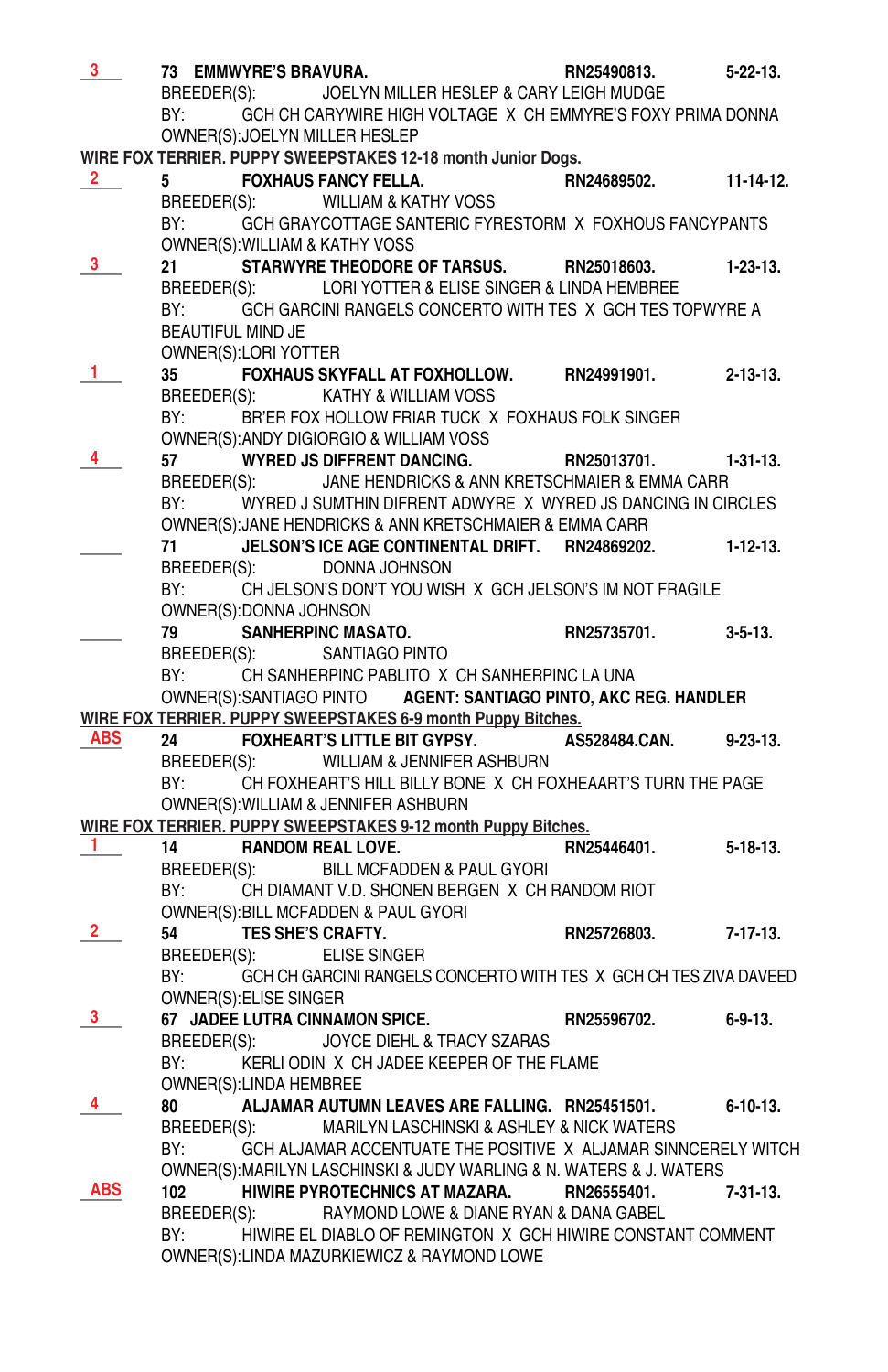|            |                 |                          | WIRE FOX TERRIER. PUPPY SWEEPSTAKES 12-18 month Junior Bitches.                   |             |                 |
|------------|-----------------|--------------------------|-----------------------------------------------------------------------------------|-------------|-----------------|
|            |                 |                          | 10 FOXHAUS RUMOUR HAS IT.                                                         | RN24991902. | $2 - 13 - 13$ . |
|            |                 |                          | BREEDER(S): WILLIAM & KATHY VOSS                                                  |             |                 |
|            | BY:             |                          | BR'ER FOX HOLLOW FRIAR TUCK X FOXHAUS FOLK SINGER                                 |             |                 |
|            |                 |                          | OWNER(S): WILLIAM & KATHY VOSS                                                    |             |                 |
|            | 16              | <b>HALCAR ARIA.</b>      |                                                                                   | RN24832101. | $12 - 8 - 12$ . |
|            |                 |                          | BREEDER(S): JEAN T. FINN                                                          |             |                 |
|            | BY:             |                          | CH FOXFARM SIMON SAYS X HALCAR MELODY                                             |             |                 |
|            |                 |                          | <b>OWNER(S): ANDREA FITZPATRICK</b>                                               |             |                 |
|            | 18              |                          | <b>HALCAR MARY KATE.</b>                                                          | RN25013901. | $1 - 15 - 13$ . |
|            |                 |                          | BREEDER(S): JEAN T. FINN                                                          |             |                 |
|            | BY:             |                          | CH HALCAR FOXFARM CHORD X CH HALCAR ALANNAH                                       |             |                 |
|            |                 | OWNER(S): JEAN T. FINN   |                                                                                   |             |                 |
|            | 28              |                          |                                                                                   |             | $12 - 8 - 12$ . |
|            |                 |                          | BREEDER(S): SUSAN CARTER NOWICKI & ALTHA GRAHAM & KATHY VOSS.                     |             |                 |
|            | BY:             |                          | BR'ER FOXHOLLOW FRIAR TUCK X GCH FOXHAUS FOLK SONG                                |             |                 |
|            |                 |                          | OWNER(S): SUSAN CARTER NOWICKI & KATHY VOSS                                       |             |                 |
|            | 32 <sub>2</sub> |                          | FOXFARM DIAMOND BRIGHT.                                                           | RN25481402. | $3 - 16 - 13$ . |
|            |                 |                          | BREEDER(S): SHELLIE MAGRAW                                                        |             |                 |
|            | BY:             |                          | CH DIAMANT VD SHOENBERGER X CH FOXFARM HOT STUFF                                  |             |                 |
|            |                 | OWNER(S): SHELLIE MAGRAW |                                                                                   |             |                 |
| <b>ABS</b> | 42              |                          | CH TSARSHADOW KENTUCKY WINDAGE AT FOXHEART. RN24990904. 12-19-12.                 |             |                 |
|            |                 |                          | BREEDER(S): DOUG BELTER & DAWNE DEELEY                                            |             |                 |
|            |                 |                          | BY: CH SNOWTAIRES STANDING OVATION X CH RANDOM RED PANDA AT TSAR SHADOW           |             |                 |
|            |                 |                          | OWNER(S): JENNIFER ASHBURN & WILLIAM ASHBURN & DOUG BELTER & DAWNE DEELEY         |             |                 |
|            |                 |                          | JADEE-LUTRA MAKE A WISH. RN26040003.                                              |             | $4 - 29 - 13$   |
|            |                 |                          | BREEDER(S): T. SZARAS & J. DIEHL & H. TSUYKI                                      |             |                 |
|            |                 |                          | BY: SKERLIODIN X GCH FOX CREEK JP I WISH                                          |             |                 |
|            |                 |                          | OWNER(S): JOYCE M. DIEHL X TRACY SZARAS                                           |             |                 |
|            |                 |                          | 82 ALJAMAR WILD AS THE WIND.                                                      | RN25161301. | $3 - 11 - 13$   |
|            |                 |                          | BREEDER(S): MARILYN LASCHINSKI                                                    |             |                 |
|            |                 |                          | BY: GCH ALJAMAR ACCENTUATE THE POSITIVE X CH ALJAMAR MISCHIEVIOUS WITCH           |             |                 |
|            |                 |                          | OWNER(S): MARILYN LASCHINSKI & JUDY WARLING & MICAH & ASHLEY WATERS & NICK WATERS |             |                 |
|            | 94 7            |                          | LUTRA JADEE APP'S RELENTLESS AT LONGVUE. RN25248101. 2-16-13.                     |             |                 |
|            |                 |                          | BREEDER(S): TRACY SZARAS & JOYCE DIEHL                                            |             |                 |
|            | BY:             |                          | CH STEELE GARETH BALE WITH FARMINGTON X CH DILLAGAD JADEE KARMA                   |             |                 |
|            |                 |                          | OWNER(S): NORMA APPLEYARD & TODD & APRIL CLYDE                                    |             |                 |
|            |                 |                          |                                                                                   |             |                 |

**BEST IN SWEEPSTAKES: \_\_\_\_\_\_\_\_\_\_ 35**

BEST OF OPPOSITE SEX TO BEST IN SWEEPSTAKES: 28

# **4 - 6 month Puppy Competition**

### **Judge: DR. JERRY KLEIN**

| RN26151601. (Bitch) 11-12-13.                                     |
|-------------------------------------------------------------------|
| BREEDER(S): JUDY WARLING & MICHA WATERS & MARILYN LASCHINSKI      |
| CH FOXHAUS FANCY DAN X CH ALJAMAR FAIRIE DEALING                  |
| OWNER(S): MARILYN LASCHINSKI & MICHA WATERS & JUDITH WARLING      |
| ALJAMAR IT'S A SUNNI DAY TODAY. RN26233402. (Bitch) 12-11-13.     |
|                                                                   |
| GCH ALJAMAR DEALING WITH THE DEVIL X LADY LOIS OF PARK VIEW       |
| OWNER(S): MARILYN LASCHINSKI & J. WARLING & N. WATERS & J. WATERS |
|                                                                   |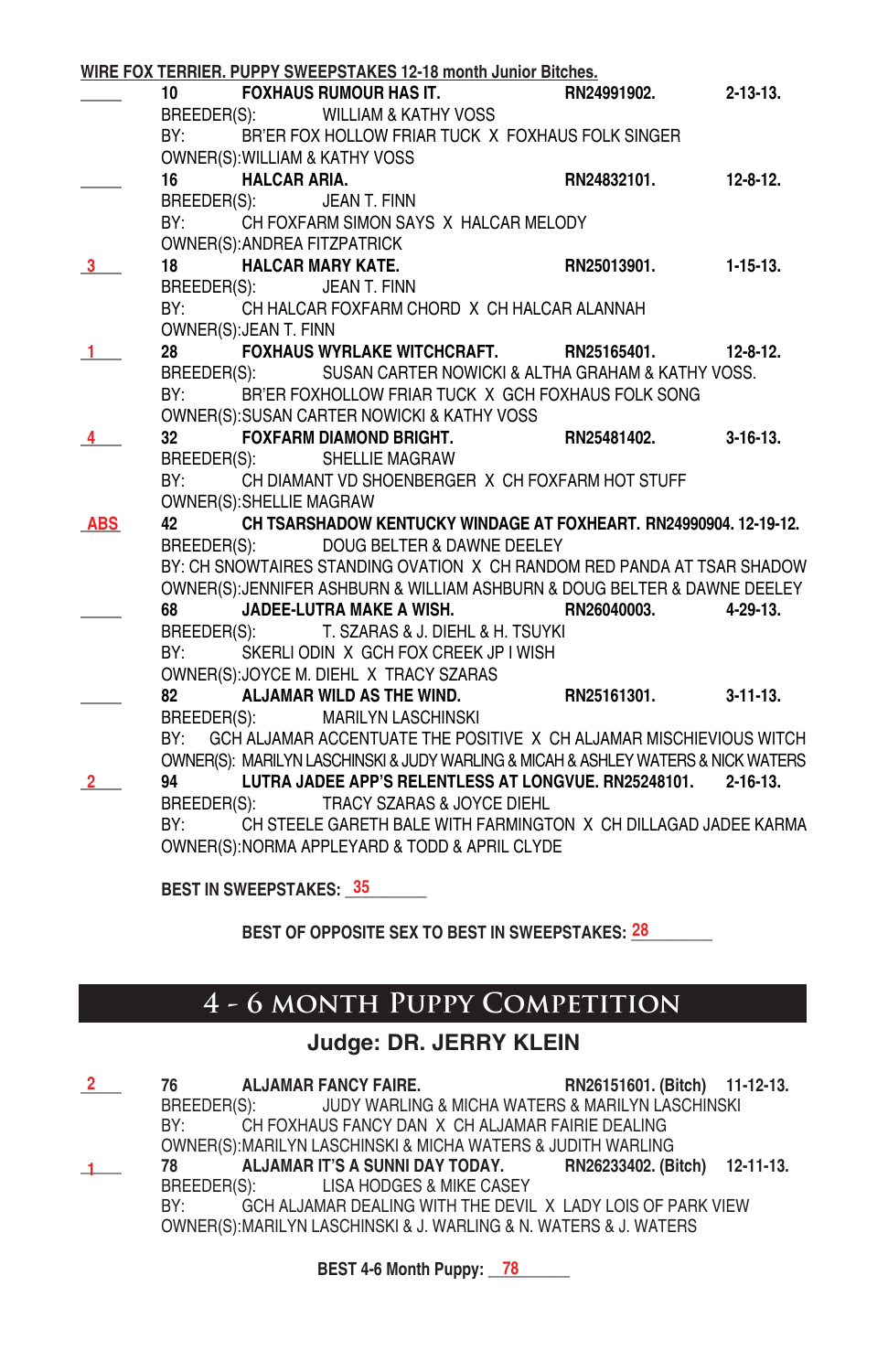# **Junior Showmanship**

### **Judge: DR. JERRY KLEIN**

#### **WIRE FOX TERRIER. JUNIOR SHOWMANSHIP - Open.**

| 63          | CH ALJAMAR ACCENTUATE THE POSITIVE. RN22513002.                                   |                                                 | $5-16-11.$      |
|-------------|-----------------------------------------------------------------------------------|-------------------------------------------------|-----------------|
| BREEDER(S): |                                                                                   | MARILYN LASCHINSKI & JUDY WARLING & MARK BETTIS |                 |
| BY:         | CH FYREWYRE FAST AND FURIOUS X CH ALJAMAR WONDER WITCH                            |                                                 |                 |
|             | OWNER(S): MARILYN LASCHINSKI & JUDITH WARLING & ASHLEY WATERS                     |                                                 |                 |
|             | JR HANDLER: JACOB WATERS #83077268002                                             |                                                 |                 |
| 82          | ALJAMAR WILD AS THE WIND.                                                         | RN25161301.                                     | $3 - 11 - 13$ . |
| BREEDER(S): | <b>MARILYN LASCHINSKI</b>                                                         |                                                 |                 |
| BY:         | GCH ALJAMAR ACCENTUATE THE POSITIVE X CH ALJAMAR MISCHIEVIOUS WITCH               |                                                 |                 |
|             | OWNER(S): MARILYN LASCHINSKI & JUDY WARLING & MICAH & ASHLEY WATERS & NICK WATERS |                                                 |                 |
|             | JR HANDLER: JORDAN WATERS #67849748006                                            |                                                 |                 |

**BEST JUNIOR HANDLER IN SPECIALTY: \_\_\_\_\_\_\_\_\_\_ 82**

# **Breed Judging**

### **Regular Dog Classes**

### **Judge: DR. JERRY KLEIN**

|              |                               | WIRE FOX TERRIER . 6-9 month Puppy Dogs.                              |                      |                  |
|--------------|-------------------------------|-----------------------------------------------------------------------|----------------------|------------------|
| <b>ABS</b>   |                               | 49 WYNDMERE'S WICKED WIZARD AT OUTFOXED. RN26123002. 9-27-13.         |                      |                  |
|              |                               | BREEDER(S): LANA GERDOCK                                              |                      |                  |
|              |                               | BY: OUTFOXED WICKED THIS WAY COMETH FROM DALRIADA X WYNDMERE          |                      |                  |
|              | <b>BREAKFAST AT TIFFANYS</b>  |                                                                       |                      |                  |
|              |                               | OWNER(S): JACKIE & STANLEY THATCHER                                   |                      |                  |
|              |                               | WIRE FOX TERRIER. 9-12 month Puppy Dogs.                              |                      |                  |
| $+$          | <b>45 TES RIGHT ON QUEUE.</b> |                                                                       | RN25726801. 7-17-13. |                  |
|              |                               | BREEDER(S): ELISE SINGER                                              |                      |                  |
|              |                               | BY: GCH CH GARCINI RANGELS CONCERTO WITH TES X GCH CH TES ZIVA DAVEED |                      |                  |
|              | OWNER(S): ROBIN JAMES         |                                                                       |                      |                  |
| 2            | 73 EMMWYRE'S BRAVURA.         | RN25490813. 5-22-13.                                                  |                      |                  |
|              |                               | BREEDER(S): JOELYN MILLER HESLEP & CARY LEIGH MUDGE                   |                      |                  |
|              |                               | BY: GCH CH CARYWIRE HIGH VOLTAGE X CH EMMYRE'S FOXY PRIMA DONNA       |                      |                  |
|              |                               | OWNER(S): JOELYN MILLER HESLEP                                        |                      |                  |
|              |                               | WIRE FOX TERRIER. 12-18 month Junior Dogs.                            |                      |                  |
| $-$ ABS      |                               | 35 FOXHAUS SKYFALL AT FOXHOLLOW. RN24991901. 2-13-13.                 |                      |                  |
|              |                               | BREEDER(S): KATHY & WILLIAM VOSS                                      |                      |                  |
|              |                               | BY: BR'ER FOX HOLLOW FRIAR TUCK X FOXHAUS FOLK SINGER                 |                      |                  |
| $\mathbf{1}$ |                               | OWNER(S): ANDY DIGIORGIO & WILLIAM VOSS                               |                      |                  |
|              |                               | 71 JELSON'S ICE AGE CONTINENTAL DRIFT. RN24869202. 1-12-13.           |                      |                  |
|              |                               | BREEDER(S): DONNA JOHNSON                                             |                      |                  |
|              |                               | BY: CHUELSON'S DON'T YOU WISH X GCHUELSON'S IM NOT FRAGILE            |                      |                  |
|              | OWNER(S): DONNA JOHNSON       |                                                                       |                      |                  |
| $-$ ABS      |                               | 79 SANHERPINC MASATO.                                                 | RN25735701.          | $3 - 5 - 13$ .   |
|              |                               | BREEDER(S): SANTIAGO PINTO                                            |                      |                  |
|              |                               | BY: CH SANHERPINC PABLITO X CH SANHERPINC LA UNA                      |                      |                  |
|              |                               | OWNER(S): SANTIAGO PINTO AGENT: SANTIAGO PINTO, AKC REG. HANDLER      |                      |                  |
|              |                               | WIRE FOX TERRIER. Bred By Exhibitor Dogs.                             |                      |                  |
| $-3$         |                               |                                                                       |                      | $11 - 14 - 12$ . |
|              |                               | BREEDER(S): WILLIAM & KATHY VOSS                                      |                      |                  |
|              |                               | BY: GCH GRAYCOTTAGE SANTERIC FYRESTORM X FOXHOUS FANCYPANTS           |                      |                  |
|              |                               | OWNER(S): WILLIAM & KATHY VOSS                                        |                      |                  |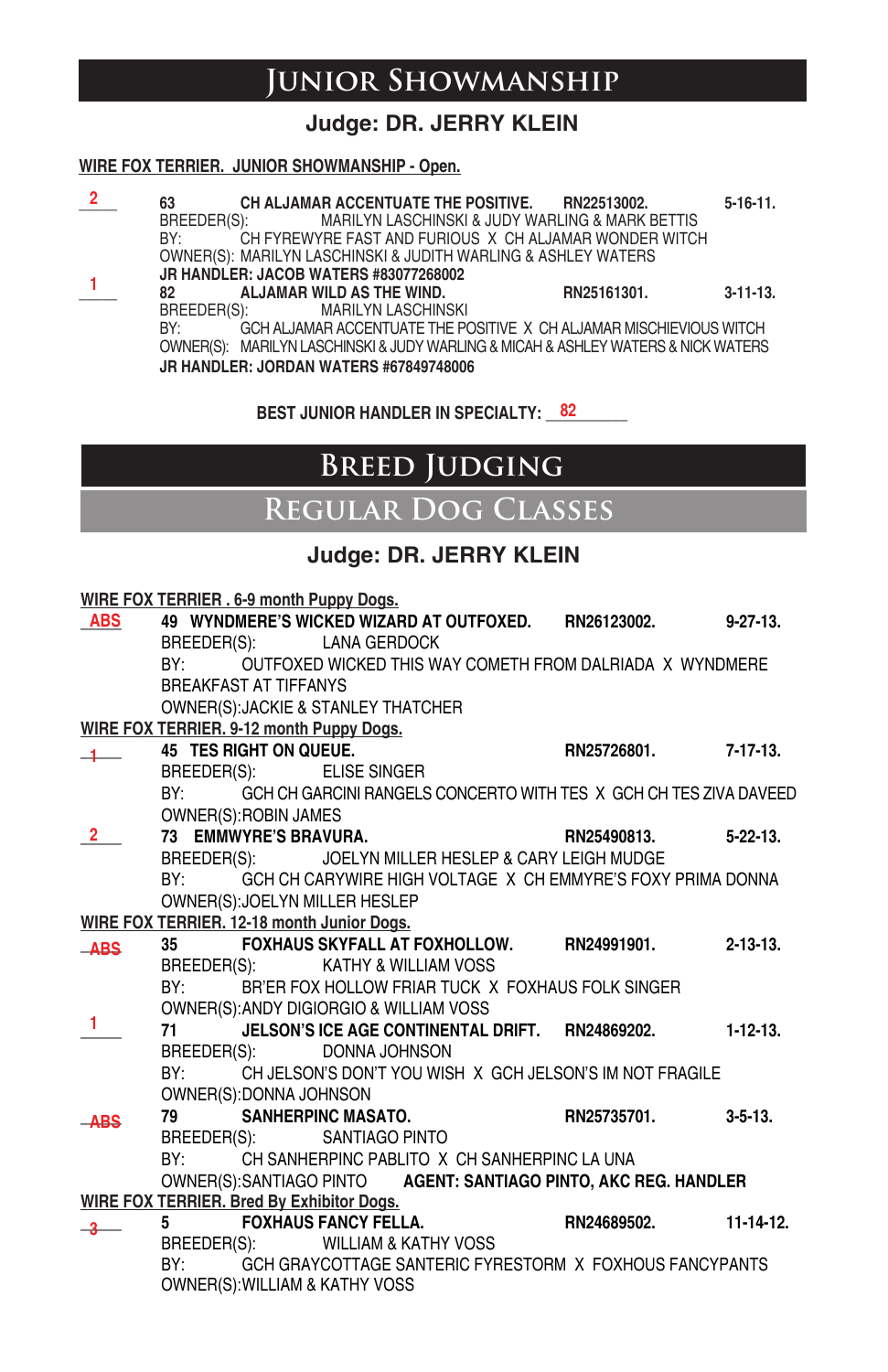| 1              | 11<br>BREEDER(S):        |                                              | RANDOM ROUGH DIAMOND.<br><b>BILL MCFADDEN</b>                                                                 | RN24612402.    | $10-9-12.$      |
|----------------|--------------------------|----------------------------------------------|---------------------------------------------------------------------------------------------------------------|----------------|-----------------|
|                | BY:                      |                                              | CH DIAMANT V.D. SHONEN BERGEN X CH RANDOM RAISE YOUR GLASS                                                    |                |                 |
| 4              | 21                       | OWNER(S): BILL MC FADDEN                     | STARWYRE THEODORE OF TARSUS. RN25018603.                                                                      |                | $1-23-13.$      |
|                | BREEDER(S):              |                                              | LORI YOTTER & ELISE SINGER & LINDA HEMBREE                                                                    |                |                 |
|                | BY:                      |                                              | GCH GARCINI RANGELS CONCERTO WITH TES X GCH TES TOPWYRE A                                                     |                |                 |
|                | <b>BEAUTIFUL MIND JE</b> |                                              |                                                                                                               |                |                 |
|                |                          | OWNER(S):LORI YOTTER                         |                                                                                                               |                |                 |
| ABS            | 47                       |                                              | OUTFOXED WICKED THIS WAY COMETH FROM DALRIADA.                                                                |                |                 |
|                |                          |                                              |                                                                                                               | RN24757003.    | $7 - 23 - 12$ . |
|                | BREEDER(S):              |                                              | JACKIE THATCHER & CARA CAMPBELL<br>BY: CH BRITEWORKS CAPTAINS ENDEAVOR X GCH DALRIADA'S HARLOW GOING OUTFOXED |                |                 |
|                |                          |                                              | OWNER(S): STANLEY & JACKIE THATCHER                                                                           |                |                 |
|                | 55                       |                                              | TES NATHANIEL HORNBLOWER.                                                                                     | RN25726802.    | $7 - 17 - 13$ . |
|                | BREEDER(S):              |                                              | <b>ELISE SINGER</b>                                                                                           |                |                 |
|                | BY:                      |                                              | GCH CH GARCINI RANGELS CONCERTO WITH TES X GCH CH TES ZIVA DAVEED                                             |                |                 |
|                |                          | <b>OWNER(S): ELISE SINGER</b>                |                                                                                                               |                |                 |
|                | 57                       |                                              | <b>WYRED JS DIFFRENT DANCING.</b>                                                                             | RN25013701.    | $1-31-13$ .     |
|                | BREEDER(S):              |                                              | JANE HENDRICKS & ANN KRETSCHMAIER & EMMA CARR                                                                 |                |                 |
|                | BY:                      |                                              | WYRED J SUMTHIN DIFRENT ADWYRE X WYRED JS DANCING IN CIRCLES                                                  |                |                 |
| $\mathbf{2}^-$ | 59                       |                                              | OWNER(S): JANE HENDRICKS & ANN KRETSCHMAIER & EMMA CARR<br>TOPWYRE SIR ANGUS OF BRIWYRE. RN22548002.          |                | $6 - 8 - 11$ .  |
|                |                          |                                              | BREEDER(S): LINDA HEMBREE & JERRY O'BRIEN                                                                     |                |                 |
|                | BY:                      |                                              | CH BRIWYRE'S WHIMSICAL YOGI X TOPWYRE BLACK-EYED PEA OF BRIWYRE'S                                             |                |                 |
|                |                          | OWNER(S): JERRY O'BRIEN                      |                                                                                                               |                |                 |
| ABS            | 81                       |                                              | SANHERPINC PINOCHO THE LIAR.                                                                                  | RN24177302.    | $1-9-12.$       |
|                | BREEDER(S):              |                                              | SANTIAGO PINTO                                                                                                |                |                 |
|                | BY:                      |                                              | GCH STROZZAVOLPE WAIT UNTIL THE DARK X CH SANHERPINC LA MARIA                                                 |                |                 |
|                |                          | OWNER(S): SANTIAGO PINTO                     |                                                                                                               |                |                 |
|                |                          |                                              | AGENT: SANTIAGO PINTO, AKC REG. HANDLER                                                                       |                |                 |
|                |                          | <b>WIRE FOX TERRIER. American Bred Dogs.</b> |                                                                                                               |                |                 |
| $1 -$          | 41                       |                                              | SANHERPINC PAYASO.                                                                                            | RN22259408.    | $10-13-10.$     |
|                |                          |                                              |                                                                                                               |                |                 |
|                |                          |                                              | BREEDER(S): SANTIAGO PINTO                                                                                    |                |                 |
|                | BY:                      |                                              | TSARSHADOWS FLYING CIRCUS X CH SANHERPINC LA MARIA                                                            |                |                 |
|                |                          |                                              | OWNER(S): JEAN CALLENS & KATHY ROST                                                                           |                |                 |
| 1              | 19                       | WIRE FOX TERRIER. Open Dogs.                 | STEELE HEART-THROB AT IRONHILL.                                                                               | RN23964101.    | $5 - 3 - 12$ .  |
|                | BREEDER(S):              |                                              | TORIE STEELE & MARY ROMA                                                                                      |                |                 |
|                | BY:                      |                                              | GCH STROZZAVOLPE WAIT UNTIL DARK X GCH STEELE YOUR HEART                                                      |                |                 |
|                |                          |                                              | OWNER(S): TORIE STEELE & MARY ROMA AGENT: GABRIEL RANGEL, AKC REG. HANDLER                                    |                |                 |
| ABS            | 61                       | SKERLI ODIN.                                 | RN25300301.RUS.                                                                                               | $6 - 7 - 12$ . |                 |
|                | BREEDER(S):              |                                              | UKRAINTSEV A SVETLANA                                                                                         |                |                 |
|                | BY:                      |                                              | SKERLI EXCLUSIVE X SKERLI BERENIKA                                                                            |                |                 |
|                |                          |                                              | OWNER(S): TRACY SZARAS & LUIZ ABREU AGENT: TRACY SZARAS, AKC REG. HANDLER                                     |                |                 |
| $\overline{2}$ | 65                       |                                              | SPECIAL'S WIRE BENSON HERITAGE. RN25931401. ARG. 8-10-09.                                                     |                |                 |
|                | BREEDER(S):              |                                              | ROBERTO, PATRICIA & PABLO ALSINA                                                                              |                |                 |
|                | BY:                      |                                              | CRISPY WILD CARD X SPECIAL'S WIRE NOVAK BEAUTY                                                                |                |                 |
|                |                          |                                              | OWNER(S): PATRICIA & PABLO ALSINA & REBECCA CROSS                                                             |                |                 |
|                |                          |                                              | <b>AGENT: REBECCA CROSS, AKC REG. HANDLER</b>                                                                 |                |                 |
|                |                          | <b>WINNERS DOG:</b>                          | 19                                                                                                            |                |                 |

RESERVE WINNERS DOG: \_\_\_\_65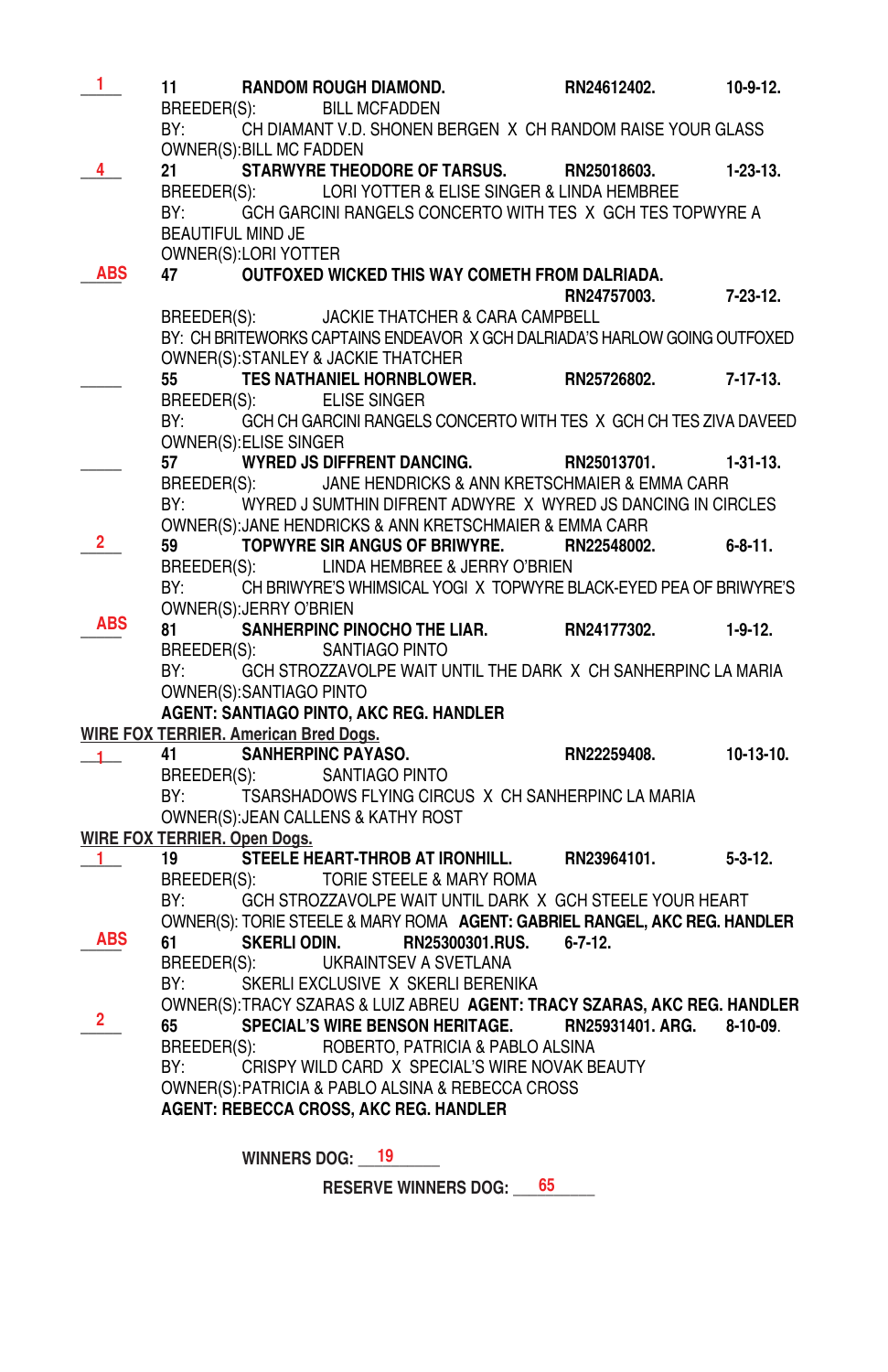# **Non-Regular Single Dog Classes**

|                                                                                   | <b>WIRE FOX TERRIER. Veteran Class Dogs.</b> |                                                                                                                |                      |                 |
|-----------------------------------------------------------------------------------|----------------------------------------------|----------------------------------------------------------------------------------------------------------------|----------------------|-----------------|
| $2^{\circ}$                                                                       | 27                                           | CH HALCAR'S DUNCAN HIGHLANDER.                                                                                 | RN0729801.           | $3-11-06$ .     |
|                                                                                   | BREEDER(S):                                  | JEAN T. FINN                                                                                                   |                      |                 |
|                                                                                   | BY:                                          | CH FOXFARM TARTAN X HALCAR LADYBUG                                                                             |                      |                 |
|                                                                                   |                                              | OWNER(S): ANN JOONDEPH & JEAN FINN                                                                             |                      |                 |
| 1                                                                                 |                                              | 85 CH J-LYN'S SHAKEN, NOT STIRRED RN JE RATN. RN13221805.                                                      |                      | $1 - 5 - 07$ .  |
|                                                                                   |                                              | BREEDER(S): ¡ESSICA LYN WAHLSTEN                                                                               |                      |                 |
|                                                                                   |                                              | BY: J-LYN'S WIZARD OF JELSON X CH. COVENTRY J LYN'S TIDAL WAVE CD RN                                           |                      |                 |
|                                                                                   | OWNER(S): PATRICIA A. GREAVES                |                                                                                                                |                      |                 |
|                                                                                   |                                              |                                                                                                                |                      |                 |
|                                                                                   |                                              | <b>REGULAR BITCH CLASSES</b>                                                                                   |                      |                 |
|                                                                                   | WIRE FOX TERRIER. 6-9 month Puppy Bitches.   |                                                                                                                |                      |                 |
| ABS                                                                               | 24                                           | <b>FOXHEART'S LITTLE BIT GYPSY.</b>                                                                            | <b>AS528484.CAN.</b> | $9 - 23 - 13$ . |
|                                                                                   |                                              | BREEDER(S): WILLIAM & JENNIFER ASHBURN                                                                         |                      |                 |
|                                                                                   | BY:                                          | CH FOXHEART'S HILL BILLY BONE X CH FOXHEAART'S TURN THE PAGE                                                   |                      |                 |
|                                                                                   |                                              | OWNER(S): WILLIAM & JENNIFER ASHBURN                                                                           |                      |                 |
|                                                                                   |                                              | WIRE FOX TERRIER. 9-12 month Puppy Bitches.                                                                    |                      |                 |
| $2$ $-$                                                                           | 14                                           | <b>RANDOM REAL LOVE.</b>                                                                                       | RN25446401.          | $5 - 18 - 13$ . |
|                                                                                   | BREEDER(S):                                  | BILL MCFADDEN & PAUL GYORI                                                                                     |                      |                 |
|                                                                                   | BY:                                          | CH DIAMANT V.D. SHONEN BERGEN X CH RANDOM RIOT                                                                 |                      |                 |
|                                                                                   |                                              | OWNER(S): BILL MCFADDEN & PAUL GYORI                                                                           |                      |                 |
|                                                                                   |                                              | AGENT: BILL/TAFFE MCFADDEN, AKC REG. HANDLERS                                                                  |                      |                 |
|                                                                                   |                                              | 67 JADEE LUTRA CINNAMON SPICE.                                                                                 | RN25596702.          | $6 - 9 - 13$ .  |
| $\mathbf{1}$                                                                      | BREEDER(S):                                  | JOYCE DIEHL & TRACY SZARAS                                                                                     |                      |                 |
|                                                                                   | BY:                                          | KERLI ODIN X CH JADEE KEEPER OF THE FLAME                                                                      |                      |                 |
|                                                                                   |                                              |                                                                                                                |                      |                 |
|                                                                                   |                                              | OWNER(S):LINDA HEMBREE AGENT: TRACY SZARAS, AKC REG. HANDLER<br>ALJAMAR AUTUMN LEAVES ARE FALLING. RN25451501. |                      |                 |
| 3                                                                                 | 80                                           | BREEDER(S): MARILYN LASCHINSKI & ASHLEY & NICK WATERS                                                          |                      | $6 - 10 - 13$ . |
|                                                                                   |                                              | GCH ALJAMAR ACCENTUATE THE POSITIVE X ALJAMAR SINNCERELY WITCH                                                 |                      |                 |
|                                                                                   | BY:                                          |                                                                                                                |                      |                 |
|                                                                                   |                                              | OWNER(S): MARILYN LASCHINSKI & JUDY WARLING & N. WATERS & J. WATERS                                            |                      |                 |
| <b>ABS</b>                                                                        | 102                                          | HIWIRE PYROTECHNICS AT MAZARA.                                                                                 | RN26555401.          | $7-31-13.$      |
|                                                                                   | BREEDER(S):                                  | RAYMOND LOWE & DIANE RYAN & DANA GABEL                                                                         |                      |                 |
|                                                                                   | BY:                                          | HIWIRE EL DIABLO OF REMINGTON X GCH HIWIRE CONSTANT COMMENT                                                    |                      |                 |
|                                                                                   |                                              | OWNER(S): LINDA MAZURKIEWICZ & RAYMOND LOWE                                                                    |                      |                 |
|                                                                                   |                                              | WIRE FOX TERRIER. 12-18 month Junior Bitches.                                                                  |                      |                 |
|                                                                                   | 16                                           | <b>HALCAR ARIA.</b>                                                                                            | RN24832101.          | $12 - 8 - 12$ . |
|                                                                                   |                                              | BREEDER(S): JEAN T. FINN                                                                                       |                      |                 |
|                                                                                   | BY:                                          | CH FOXFARM SIMON SAYS X HALCAR MELODY                                                                          |                      |                 |
| <b>ABS</b>                                                                        | OWNER(S): ANDREA FITZPATRICK                 |                                                                                                                |                      |                 |
|                                                                                   | 28                                           | <b>FOXHAUS WYRLAKE WITCHCRAFT.</b>                                                                             | RN25165401.          | $12 - 8 - 12$ . |
|                                                                                   | BREEDER(S):                                  | SUSAN CARTER NOWICKI & ALTHA GRAHAM & KATHY VOSS.                                                              |                      |                 |
|                                                                                   | BY:                                          | BR'ER FOXHOLLOW FRIAR TUCK X GCH FOXHAUS FOLK SONG                                                             |                      |                 |
|                                                                                   |                                              | OWNER(S): SUSAN CARTER NOWICKI & KATHY VOSS                                                                    |                      |                 |
|                                                                                   | 32                                           | <b>FOXFARM DIAMOND BRIGHT.</b>                                                                                 | RN25481402.          | $3 - 16 - 13$ . |
|                                                                                   | BREEDER(S):                                  | SHELLIE MAGRAW                                                                                                 |                      |                 |
|                                                                                   | BY:                                          | CH DIAMANT VD SHOENBERGER X CH FOXFARM HOT STUFF                                                               |                      |                 |
|                                                                                   | OWNER(S): SHELLIE MAGRAW                     |                                                                                                                |                      |                 |
| 2                                                                                 | 68                                           | JADEE-LUTRA MAKE A WISH.                                                                                       | RN26040003.          | 4-29-13.        |
|                                                                                   | BREEDER(S):                                  | T. SZARAS & J. DIEHL & H. TSUYKI                                                                               |                      |                 |
|                                                                                   | BY:                                          | SKERLI ODIN X GCH FOX CREEK JP I WISH                                                                          |                      |                 |
|                                                                                   |                                              | OWNER(S): JOYCE M. DIEHL X TRACY SZARAS                                                                        |                      |                 |
|                                                                                   |                                              | <b>AGENT: TRACY SZARAS, AKC REG. HANDLER</b>                                                                   |                      |                 |
| 3                                                                                 | 82                                           | ALJAMAR WILD AS THE WIND.                                                                                      | RN25161301.          | $3 - 11 - 13$ . |
|                                                                                   | BREEDER(S):                                  | <b>MARILYN LASCHINSKI</b>                                                                                      |                      |                 |
|                                                                                   | BY:                                          | GCH ALJAMAR ACCENTUATE THE POSITIVE X CH ALJAMAR MISCHIEVIOUS WITCH                                            |                      |                 |
| OWNER(S): MARILYN LASCHINSKI & JUDY WARLING & MICAH & ASHLEY WATERS & NICK WATERS |                                              |                                                                                                                |                      |                 |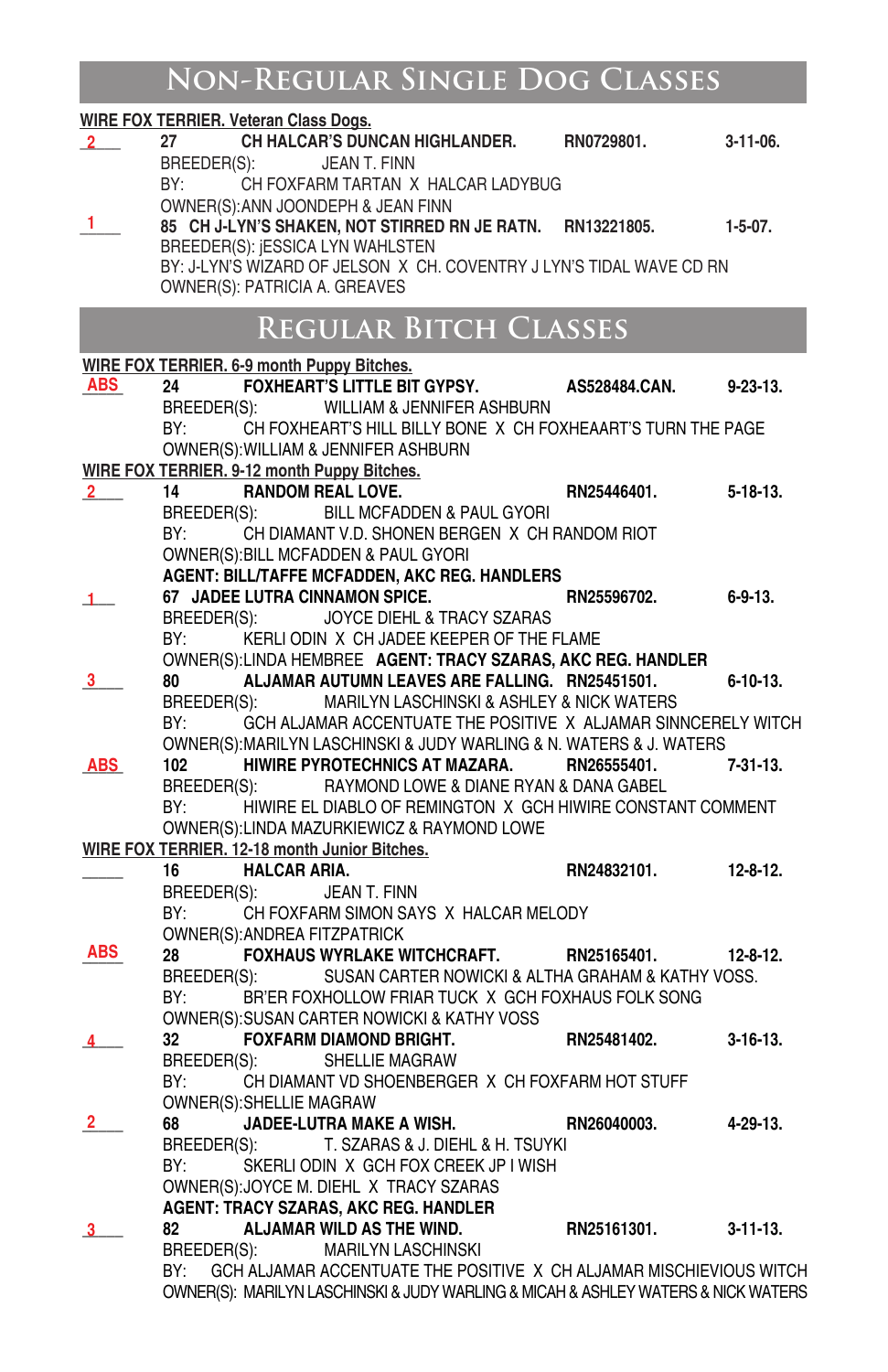|                | 94                                                                                                             |                          | LUTRA JADEE APP'S RELENTLESS AT LONGVUE. RN25248101. 2-16-13.<br>BREEDER(S): TRACY SZARAS & JOYCE DIEHL |             |                 |
|----------------|----------------------------------------------------------------------------------------------------------------|--------------------------|---------------------------------------------------------------------------------------------------------|-------------|-----------------|
|                | BY:                                                                                                            |                          | CH STEELE GARETH BALE WITH FARMINGTON X CH DILLAGAD JADEE KARMA                                         |             |                 |
|                |                                                                                                                |                          | OWNER(S): NORMA APPLEYARD & TODD & APRIL CLYDE                                                          |             |                 |
|                |                                                                                                                |                          | WIRE FOX TERRIER. Amateur-Owner-Handler Bitches.                                                        |             |                 |
| 1 <sup>1</sup> | 44                                                                                                             |                          | <b>TSARSHADOW FLYING SQUIRREL.</b>                                                                      | RN22597402. | 4-20-11.        |
|                | BREEDER(S):                                                                                                    |                          | D. BELTER & D. DEELEY                                                                                   |             |                 |
|                | BY:                                                                                                            |                          | CH KINNEGO BOSS MAN X CH TSARSHADOW HIWIRE WHICH WITCH                                                  |             |                 |
|                |                                                                                                                |                          | OWNER(S): BARBARA OZ & D. DEELEY                                                                        |             |                 |
| 2.             | 60                                                                                                             |                          | RN23818404.<br><b>RANDOM ROXS MY WORLD.</b>                                                             |             | $2 - 24 - 12$ . |
|                |                                                                                                                |                          | BREEDER(S): BILL MCFADDEN & PAUL GY ORI                                                                 |             |                 |
|                |                                                                                                                |                          | BY: CH RANDOM ROLL UP YOUR SLEEVES X CH KINNEGO KAVA                                                    |             |                 |
|                | OWNER(S): CHERYL MARX                                                                                          |                          |                                                                                                         |             |                 |
|                |                                                                                                                |                          | WIRE FOX TERRIER. Bred By Exhibitor Bitches.                                                            |             |                 |
| 2.             |                                                                                                                |                          |                                                                                                         | RN24991902. |                 |
|                | 10                                                                                                             |                          | <b>FOXHAUS RUMOUR HAS IT.</b>                                                                           |             | $2 - 13 - 13$ . |
|                |                                                                                                                |                          | BREEDER(S): WILLIAM & KATHY VOSS                                                                        |             |                 |
|                |                                                                                                                |                          | BY: BR'ER FOX HOLLOW FRIAR TUCK X FOXHAUS FOLK SINGER                                                   |             |                 |
|                |                                                                                                                |                          | OWNER(S): WILLIAM & KATHY VOSS                                                                          |             |                 |
|                | 12                                                                                                             |                          | EDENSHIRE CRICKLEWOOD BLACK CAVIER.RN24942701.                                                          |             | $7 - 27 - 12$ . |
|                | BREEDER(S):                                                                                                    |                          | MARY RAGGETT & CONNIE CLARK                                                                             |             |                 |
|                |                                                                                                                |                          | BY: CH CRISPY LEGACY X CH EDENSHIRE TAINTED LUV                                                         |             |                 |
|                |                                                                                                                |                          | OWNER(S): MARY RAGGETT & CONNIE CLARK                                                                   |             |                 |
|                | 18                                                                                                             |                          | <b>HALCAR MARY KATE.</b>                                                                                | RN25013901. | $1 - 15 - 13$ . |
|                |                                                                                                                |                          | BREEDER(S): JEAN T. FINN                                                                                |             |                 |
|                | BY: and the set of the set of the set of the set of the set of the set of the set of the set of the set of the |                          | CH HALCAR FOXFARM CHORD X CH HALCAR ALANNAH                                                             |             |                 |
|                | OWNER(S): JEAN T. FINN                                                                                         |                          |                                                                                                         |             |                 |
|                | 34                                                                                                             |                          | WAYFARER PAY THE PIPER JE CA.                                                                           | RN23656201. | $3-14-12$ .     |
|                |                                                                                                                |                          | BREEDER(S): TRICIA HENSHAW & JEAN FINN                                                                  |             |                 |
|                | BY:                                                                                                            |                          | GCH HALCAR FOXFARM CADENCE X CH HALCAR WIREWINDS MYA SE                                                 |             |                 |
|                | OWNER(S): TRICIA HENSHAW                                                                                       |                          |                                                                                                         |             |                 |
|                | 54                                                                                                             | <b>TES SHE'S CRAFTY.</b> |                                                                                                         | RN25726803. | 7-17-13.        |
|                | BREEDER(S):                                                                                                    |                          | ELISE SINGER                                                                                            |             |                 |
|                | BY:                                                                                                            |                          | GCH CH GARCINI RANGELS CONCERTO WITH TES X GCH CH TES ZIVA DAVEED                                       |             |                 |
|                |                                                                                                                | OWNER(S): ELISE SINGER   |                                                                                                         |             |                 |
| 3              | 64                                                                                                             |                          | TOPWYRE MIDNIGHT CHASER OF BRIWYRE. RN24528302.                                                         |             | $9 - 2 - 12$ .  |
|                | BREEDER(S):                                                                                                    |                          | LINDA HEMBREE & JERRY O'BRIEN                                                                           |             |                 |
|                | BY:                                                                                                            |                          | GCH CH GRAYCOTTAGE SANTERIC FYRESTORM X TOPWYRE BLACK-EYED                                              |             |                 |
|                | PEA OF BRIWYRE'S                                                                                               |                          |                                                                                                         |             |                 |
|                | OWNER(S): JERRY O'BRIEN                                                                                        |                          |                                                                                                         |             |                 |
|                | 84                                                                                                             |                          | STEELE MY HEART AT IRONHILL.                                                                            | RN23964103. | $5-3-12.$       |
|                | BREEDER(S):                                                                                                    |                          | TORIE STEELE & MARY ANN ROMA                                                                            |             |                 |
|                | BY:                                                                                                            |                          | GCH STROZZAVOLPE WAIT UNTIL DARK X GCH STEELE YOUR HEART                                                |             |                 |
|                |                                                                                                                |                          | OWNER(S): MARY ANN ROMA & TORIE STEELE                                                                  |             |                 |
|                | <b>WIRE FOX TERRIER. Open Bitches.</b>                                                                         |                          |                                                                                                         |             |                 |
| ABS            | 26                                                                                                             |                          | RANDOM REWIRED FOR LOULINE. RN24612401.                                                                 |             | $10-9-12.$      |
|                | BREEDER(S):                                                                                                    |                          | <b>BILL MCFADDEN</b>                                                                                    |             |                 |
|                | BY:                                                                                                            |                          | CH DIAMANT V.D. SCHONEN BERGEN X CH RANDOM RAISE YOUR GLASS                                             |             |                 |
|                |                                                                                                                |                          | OWNER(S): GERN & GIER FLYCKT-PEDERSEN                                                                   |             |                 |
| 1              |                                                                                                                |                          | WYRLAKE FOXHOLLOW MIRROR MIRROR. RN24599201.                                                            |             |                 |
|                | 52                                                                                                             |                          |                                                                                                         |             | 9-17-12.        |
|                | BREEDER(S):                                                                                                    |                          | SUSAN CARTER NOWICKI & ANDREW DIGIORGIO                                                                 |             |                 |
|                | BY:                                                                                                            |                          | BR'ER FOXHOLLOW FRIAR TUCK X CH SANHERPINC LA MARIA                                                     |             |                 |
|                |                                                                                                                |                          | OWNER(S): SUSAN CARTER NOWICKI & ANDREW DIGIORGIO                                                       |             |                 |
| <b>ABS</b>     | 96                                                                                                             | <b>HIWIRE TIRAMISU.</b>  |                                                                                                         | RN21201901. | $2 - 16 - 10$ . |
|                | BREEDER(S):                                                                                                    |                          | RAYMOND LOWE & DIANE RYAN                                                                               |             |                 |
|                | BY:                                                                                                            |                          | CH TSARSHADOWS FLYING CIRCUS X CH HIWIRE VANITY FAIR                                                    |             |                 |
|                |                                                                                                                |                          | OWNER(S):RAYMOND LOWE AGENT: JAIME KOSKOWSKI                                                            |             |                 |
|                |                                                                                                                |                          | WINNERS BITCH: 52                                                                                       |             |                 |
|                |                                                                                                                |                          |                                                                                                         |             |                 |
|                |                                                                                                                |                          | <b>RESERVE WINNERS BITCH:</b> 94                                                                        |             |                 |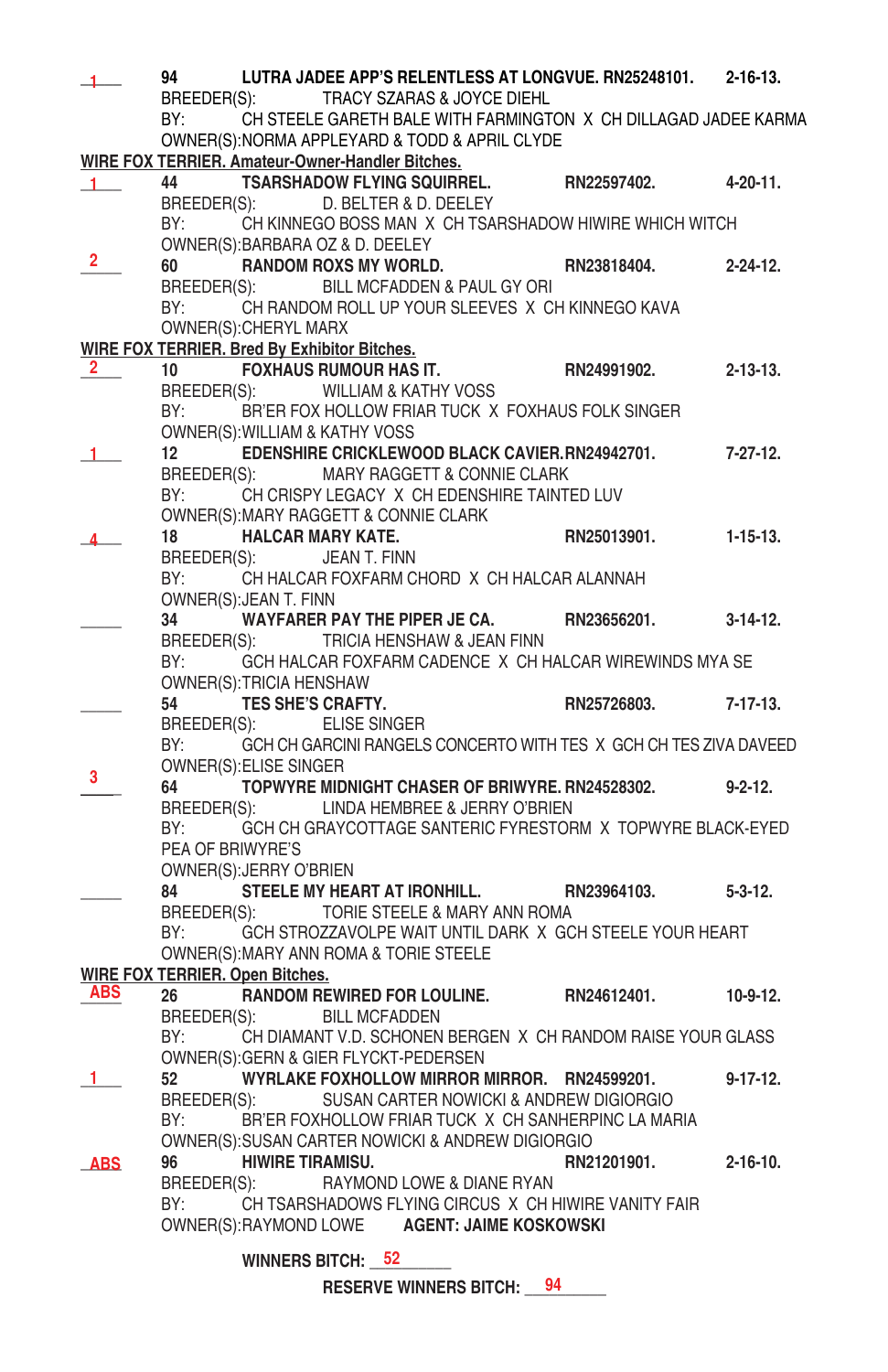# **Non-Regular Single Bitch Classes**

|                 | <b>WIRE FOX TERRIER. Veteran Class Bitches.</b>                                                                                 |                 |                 |
|-----------------|---------------------------------------------------------------------------------------------------------------------------------|-----------------|-----------------|
| 1               | GCH CH DALRIADA'S PEGGY SUE.<br>6                                                                                               | RN03458002.     | $6 - 9 - 03.$   |
|                 | CARA CAMPBELL DVM<br>BREEDER(S):                                                                                                |                 |                 |
|                 | BY:<br>CH BLACKDALE RINGMASTER X CH DALRIADA'S CINDY LOU WHO                                                                    |                 |                 |
| 2               | OWNER(S): CARA CAMPBELL DVM<br>66                                                                                               |                 |                 |
|                 | CH CHEVIOT'S LEXUS GOLD.<br>BREEDER(S):<br>C. ROBIN PENSINGER                                                                   | RN00267102.     | $3 - 7 - 02$ .  |
|                 | CH CHEVIOTS LAMBORGHINI ISLERO X CH COMMANDERS TAARGA OF CHEVIOT<br>BY:                                                         |                 |                 |
|                 | OWNER(S): VINCE & SALLY MCCONVILLE & JANICE WAVRA                                                                               |                 |                 |
|                 | <b>WIRE FOX TERRIER. Earthdog Class Bitches.</b>                                                                                |                 |                 |
| $1 -$           | WAYFARER PAY THE PIPER JE CA.<br>34                                                                                             | RN23656201.     | $3-14-12$ .     |
|                 | BREEDER(S):<br>TRICIA HENSHAW & JEAN FINN                                                                                       |                 |                 |
|                 | BY:<br>GCH HALCAR FOXFARM CADENCE X CH HALCAR WIREWINDS MYA SE                                                                  |                 |                 |
|                 | OWNER(S): TRICIA HENSHAW                                                                                                        |                 |                 |
|                 |                                                                                                                                 |                 |                 |
|                 | <b>BEST OF BREED</b>                                                                                                            |                 |                 |
|                 | Judge: DR. JERRY KLEIN                                                                                                          |                 |                 |
| DOGS:           |                                                                                                                                 |                 |                 |
|                 | 9<br><b>CH WARWICK AFTER HOURS.</b>                                                                                             | RN22912901.     | $9 - 10 - 11$ . |
|                 | BREEDER(S):<br>MICHAE & CAROL NEMETH                                                                                            |                 |                 |
|                 | BY:<br>CH THORNTON'S FRANKLY MY DEAR X CH WARWICK EAST OF EDEN                                                                  |                 |                 |
|                 | OWNER(S): MARI MORRISEY & JIMMIE CARNELL                                                                                        |                 |                 |
|                 | AGENT: BILL MCFADDEN, AKC REGISTERED HANDLER<br><b>GCH FOXHEART'S ROUGH &amp; READY.</b><br>25                                  | RN25150301.     | 10-11-12.       |
|                 | WILLIAM & JENNIFER ASHBURN<br>BREEDER(S):                                                                                       |                 |                 |
|                 | CH TSARSHADOWS FLYIG CIRCUS X CH FOXHEART'S WANNA TALK ABOUT ME<br>BY:                                                          |                 |                 |
|                 | OWNER(S): WILLIAM & JENNIFER ASHBURN                                                                                            |                 |                 |
|                 | CH PLAWSWORTH FOXBURROW GOLD RUSH. RN25874201, CAN. 10-23-12.<br>53                                                             |                 |                 |
|                 | BREEDER(S):<br>B. WATT & J. MACKENZIE                                                                                           |                 |                 |
|                 | BY:<br>CH TRAVELLA SOLID GOLD X CH PLAWSWORTH BELLE OF BON ACCORD                                                               |                 |                 |
|                 | OWNER(S): ANN & LOUIS GOLD                                                                                                      |                 |                 |
|                 | CH ALJAMAR ACCENTUATE THE POSITIVE. RN22513002.<br>63                                                                           |                 | $5 - 16 - 11$ . |
|                 | BREEDER(S):<br>MARILYN LASCHINSKI & JUDY WARLING & MARK BETTIS<br>BY:<br>CH FYREWYRE FAST AND FURIOUS X CH ALJAMAR WONDER WITCH |                 |                 |
|                 | OWNER(S): MARILYN LASCHINSKI & JUDITH WARLING & ASHLEY WATERS                                                                   |                 |                 |
|                 | CH FOXCREEK JP IDEAL OR IDIOT.<br>75                                                                                            | RN26152601.JAP. | $9 - 22 - 11$ . |
|                 | BREEDER(S):<br>HIROSHI TSUYUKI                                                                                                  |                 |                 |
|                 | CH PURSTON MASTERPIECE X FOXCREEK JP SHE'S WAITING<br>BY:                                                                       |                 |                 |
|                 | OWNER(S): KIKI COURTELIS & DIANE RYAN & HIROSHI TSUYUKI & JOYCE WILKINSON &                                                     |                 |                 |
|                 | DANA BRYSON-BENN                                                                                                                |                 |                 |
| ABS             | AGENT: DANA BRYSON-BENN, AKC REG. HANDLER<br>77                                                                                 | RN24957401.     | $6 - 11 - 07$ . |
|                 | GCH CH CRISPY LEGACY.<br>BREEDER(S):<br>AGNETA ASTROM                                                                           |                 |                 |
|                 | BY:<br>CH FAIRWYRE ADVENTURER AT ALKINRA X CRISPY EYECATCHER                                                                    |                 |                 |
|                 | OWNER(S):<br>JOHN & DAPHNE EGGERT & AGNETA ASTROM                                                                               |                 |                 |
|                 | <b>AGENT: ERNESTO LARA, AKC REG. HANDLER</b>                                                                                    |                 |                 |
| ABS             | CH ADIEBABES GRIFFIN IN SANHERPINC. RN24106504.<br>83                                                                           |                 | 4-29-12.        |
|                 | ADRIENNE J. LOGAN & HARRY LOGAN<br>BREEDER(S):                                                                                  |                 |                 |
|                 | CH GRAYCOTTAGE SANTERIC FYRESTORM X ADIEBABES ROSES M'DEAR MRS B<br>BY:                                                         |                 |                 |
|                 | OWNER(S): SANTIAGO PINTO AGENT: SANTIAGO PINTO, AKC REG. HANDLER                                                                |                 |                 |
| <b>BITCHES:</b> |                                                                                                                                 |                 |                 |
|                 | GCH CH DALRIADA'S PEGGY SUE.<br>6                                                                                               | RN03458002.     | $6 - 9 - 03$ .  |
|                 | BREEDER(S):<br>CARA CAMPBELL DVM                                                                                                |                 |                 |
|                 | CH BLACKDALE RINGMASTER X CH DALRIADA'S CINDY LOU WHO<br>BY:                                                                    |                 |                 |

OWNER(S):CARA CAMPBELL DVM